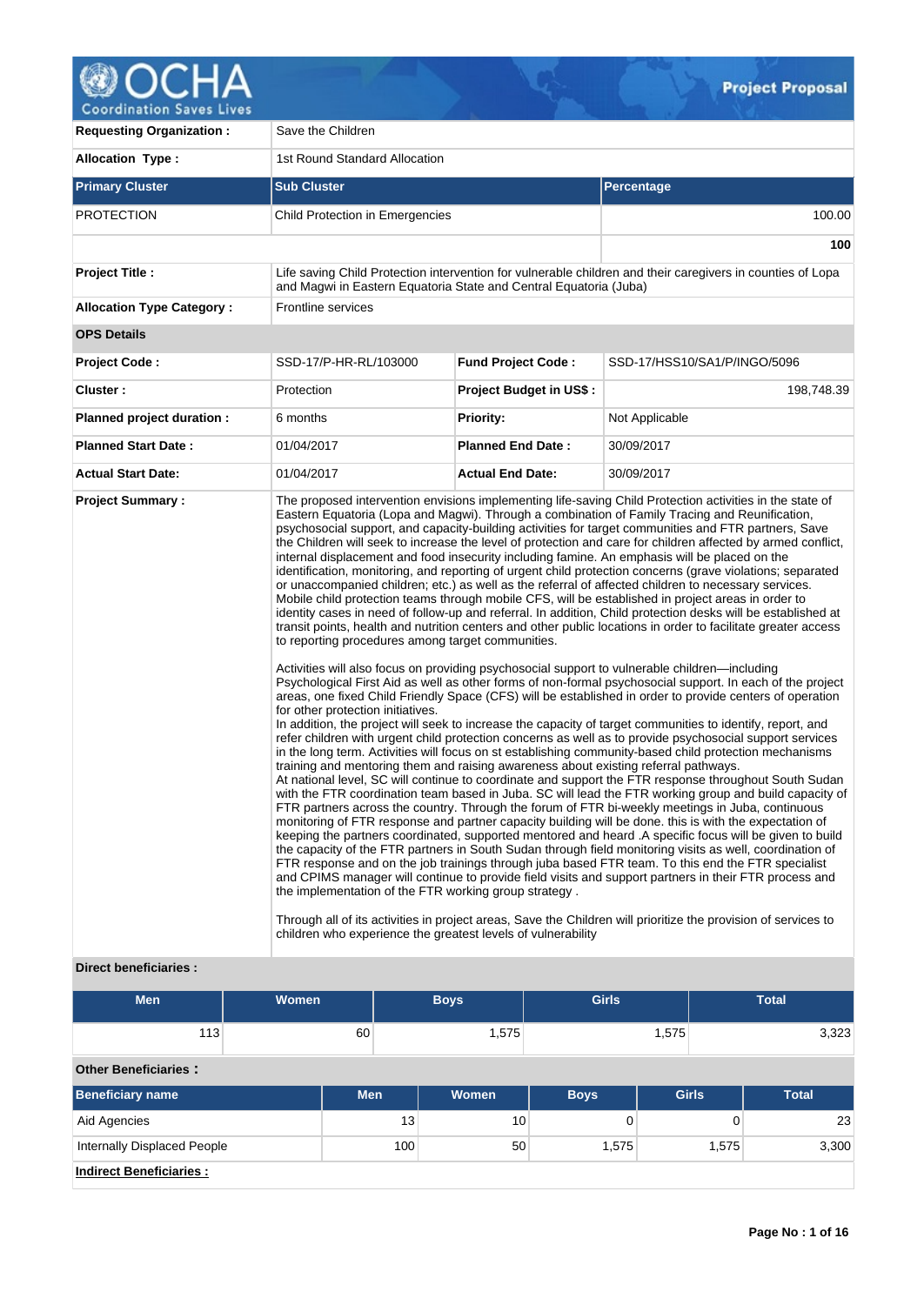Families of vulnerable children and UASC will benefit indirectly through referrals, case management services, assistance to families, tracing and reunification of unaccompanied children. Community in general will benefit from the awareness campaigns included in the project activities

# **Catchment Population:**

Population of Magwi and Lopa and in case of UASC population of South Sudan in general. Through CP activities, other than FTR, we intend to reach 3150 children directly and indirectly approximatively 18000 indirect beneficiaries which signify the family members of the children directly reached at the rate of 6 individuals per family.

#### **Link with allocation strategy :**

The proposed programme is in line with allocation strategy as: 1) Family separation is prevented and addressed i.e. all identified separated and unaccompanied children are placed in family based care (either reunited with their families or put under alternative care); and 2) Children with psychological distress are provided with psychosocial care support.

• Save the Children is proposing an integrated approached between Child Protection and existing Nutrition programme ensuring the implementation of life-saving activities considering boys' and girls' specific needs.

• Priority areas are being targeted Lopa and Magwi (IPC 4 state)

· Save the Children is already active in Eastern Equatoria implementing Health and Nutrition programs and thus can start implanting Child protection program immediately.

• Community-based child protection systems will be established and/or strengthened in target areas, in order to increase their capacity to identify, report, and refer cases involving children with urgent child protection concerns

### **Sub-Grants to Implementing Partners :**

| <b>Partner Name</b> | <b>Partner Type</b> | <b>Budget in US\$</b> |
|---------------------|---------------------|-----------------------|
|                     |                     |                       |

### **Other funding secured for the same project (to date) :**

| <b>Other Funding Source</b> | <b>Other Funding Amount</b> |
|-----------------------------|-----------------------------|
|                             |                             |

#### **Organization focal point :**

| Name           | <b>Title</b>                                | <b>Email</b>                                                    | <b>Phone</b> |
|----------------|---------------------------------------------|-----------------------------------------------------------------|--------------|
| Bester Mulauzi | Director Program<br>Development and Quality | bester.mulauzi@savethechildren.org                              | 0922412301   |
| Ferhat Ismahan | Specialist                                  | Child Protection Technical   ismahan.ferhat@savethechildren.org | 0922407131   |

# **BACKGROUND**

#### **1. Humanitarian context analysis**

The 2017 Humanitarian Response Plan for South Sudan identified that of the 7.5 million people in need of assistance, 5.8 million represent priority beneficiaries, 56% of whom are women and girls and 61% of whom are children requiring immediate attention. The Monitoring and Reporting Mechanism (MRM) managed by UNICEF reported 1,161children (512 girls, 649 boys) faced grave violations in December 2016 alone and over 17,000 children are reportedly associated with armed forces and armed groups. This dire situation is stressing the need for protection services, especially for children and youth, who experience inter-communal violence, coercion of recruitment into armed forces and groups, SGBV, and denial of essential resources and assess to urgent services for survival. During times of conflict, many girls and boys become, or are at risk of, separation from their families, or are used by armed groups and forces in revenge killings and SGBV, including as combatants. Displacement and conflict have resulted in high levels of family separation, leading to over 9,500 active cases of unaccompanied, separated, or missing children as per the CPIMS database. These children require support to reunify with their families, and follow up to ensure they remain reunited. The protection concerns affecting these children place them at direct risk of death, injury, abuse and exploitation. UNICEF estimates that more than 600,000 children in South Sudan are experiencing psychological distress. Moreover, scarcity of food, access to limited resources and reduced livelihoods opportunities are placing girls and boys at increased risk of economic and sexual exploitation, recruitment into armed forces and groups, and early and forced marriage as income generating strategies. In Eastern Equatoria, Magwi and Lopa we chosen for this intervention due the increasing protection needs as per the MRM report were more than 700 cases of grave violations were reported in 2016. In the targeted area there is a complete absence of child protection actors as per the CPSC mapping through 5W. The MRM cases and absence of actors correlate to a clear gap in the sector of child protection. In the surroundings of targeted areas, around Torit county a multi-sector assessment was conducted by SC which indicate towards child protection concerns and high needs.

Renewed hostilities since July 2016 coupled with an economic downturn are deepening the humanitarian crisis in parts of the country such as Eastern Equatoria (EE) State which were previously relatively stable. Insecurity and on-going displacement in EE State has resulted in heightened protection needs that urgently need to be addressed. .

#### **2. Needs assessment**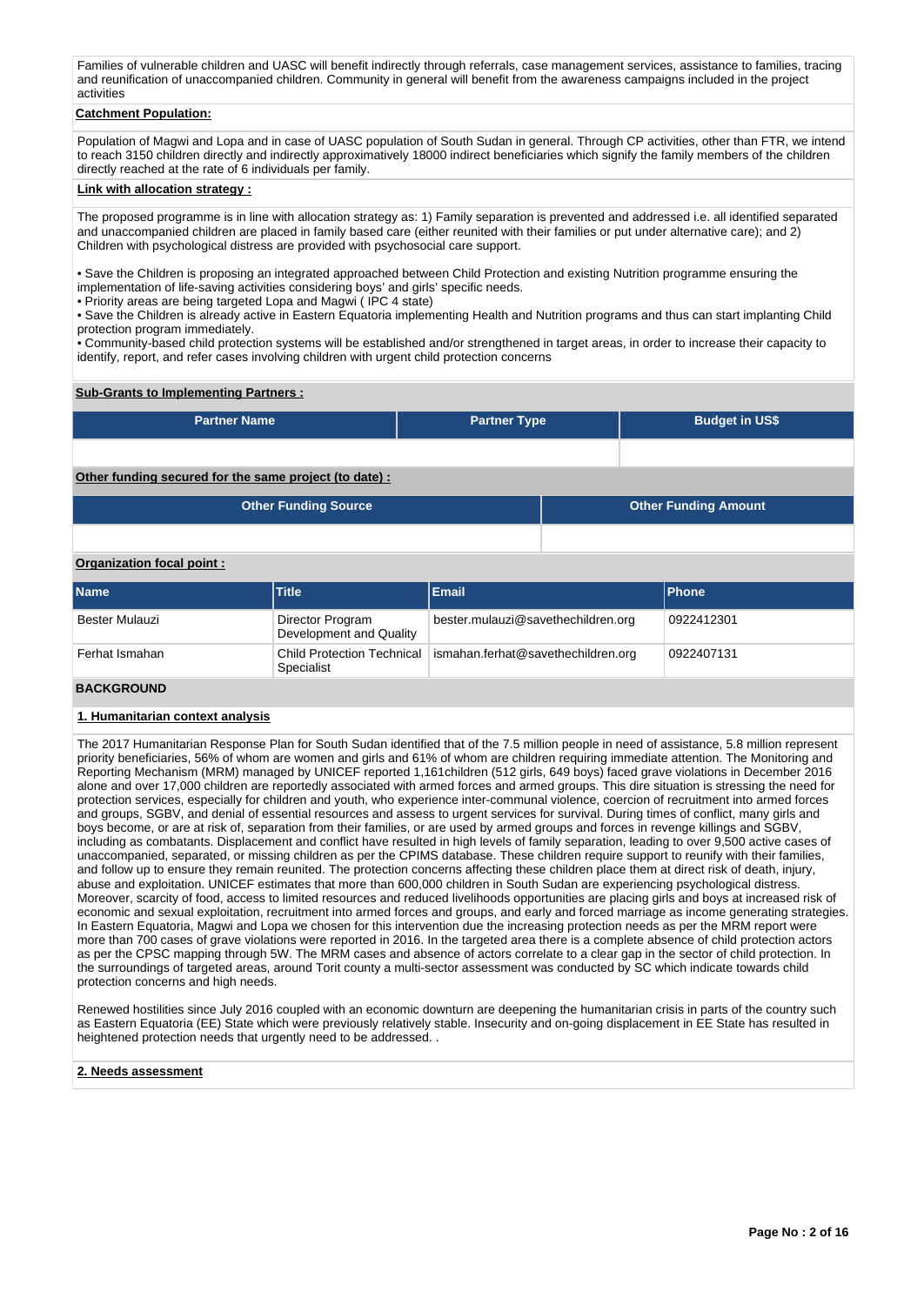Very limited assessments have been conducted in the targeted areas of intervention. An IRNA was conducted in December 2016 in Lopa/ lafon. the findings of this assessment highlighted protection issues related to abduction of children, forced recruitment by armed and force groups as well as sexual violence, cases of child labour, early marriage and UASC were reported during this assessment as well as during the inter-agency multi-sector assessment led by SC that took place in several locations in Eastern Equatoria State, from 17-23 August 2016. A primary result of the inter-agency assessment done in August 2016, was that protection concerns were prevalent amongst populations in all survey locations, who cited drastically increased incidences of rape, harassment by armed men, family separation, and widespread psychological stress. Women and girls have been at particular risk of sexual violence, especially while venturing outside of their communities to look for food and firewood. Child marriage and child labour were also reported to have increased, as a coping mechanism for the economic revival of the families affected by the crisis.

Overall,there is an absence of child protection actors which amounts to lack of even basic CP services being unavailable, additionally a steady increase cases of separated children over the years as per CPIMS database records and MRM fact sheet also evidence the absence of effective CP actors . This is also established based on deliberation in CPSC forums where the CPSC 5W were consistently not reported. In the state of complete absence every intervention is relevant in the catchment area of this project

### **3. Description Of Beneficiaries**

SCI will target vulnerable children including Unaccompanied and Separated children from host and IDP communities in the targeted location. The rationale for selecting the target group stems from realities on the ground that has been affirmed by assessments undertaken. Children make up for 53.4% of the IDP population. The trends IRNA conducted in December in Lopa Lafon and inter-agency assessment conducted in Torit in August 2016 indicate that Child Protection concerns are on the rise with more than 700 children estimated to be recruited by armed actors and increase grave rights violation against children in Eastern Equatoria (MRM fact sheet Feb 17). The CPIMS managed by the FTR working group indicates that by the end of December 2016, 14,628 children across South Sudan had been registered as unaccompanied, separated or missing, an increase of 3,596 since the same time last year, or 300 new cases a month. Further, 1 million children are believed to be in psychological distress by UNICEF. The deteriorating security situation coupled with the increasing food insecurity in the targeted location may further aggravate the problems highlighted and further expose children to other risks.

The direct beneficiaries are children who will benefit from psychosocial support through CFS, case management services and community mobilization, indirect beneficiaries are families of the children, other children who interact with the beneficiaries and community members. The selection of beneficiaries is made on the basis of this context where 3100 children will be catered under this project with a ratio of 50 % girls and 50 % boys. It is estimated that adults targeted by project activities will include 40% females and 60% males.

Among the total population within the targeted areas, the project will target specifically vulnerable children with high protection needs, UASC as well as their caregivers. Some of them, may also be existing beneficiaries of SC benefiting from the existing health and nutrition programs in Lopa and Magwa.

Through leading the coordination of FTR response and with key responsibility of managing CPIMs in Juba we aim to reach out directly to 23 FTR partners and in turn the UASC and their families or caregivers across South Sudan.

## **4. Grant Request Justification**

The CP sub-cluster has lay down its priorities for the SSHF 2017 first allocation that are linked with the growing food insecurity and general protection issues. The CPSC envisages that mitigate the risks through a number of CP activities which includes family tracing and reunification for UASC, mobile child protection intervention, establishment of CP helpdesks and provision of PSS intervention. The set of intervention serve as a guide for the design of the CP intervention proposed here. Through the proposed intervention SC intend to:

- Mobile child protection team providing PSS activities in hard to reach areas

- Establish CP help desk in health and nutrition centers to identify and refer children with high protection needs

- Identify, register and reunify unaccompanied and separated children

- Establish train and support community based structures to provide psychosocial support to vulnerable children and refer them to CP service providers

- Establish 2 child friendly spaces and provide recreational, education and structured activities to enhance children's well-being. - Support

The recent assessments in EEQ, absence 5W mapping increase protection concerns regularly brought up during the CPSC meetings and general absence of CP actors on the ground in EEQ, there is a clear and significant gap in the sector of child protection in EEQ. Save the Children through this project intends to reach out and bridge the gap. This intention is consistent with other funding opportunities taped in by Save the Children

#### **5. Complementarity**

Currently in the project targeted location SC is reaching out to several thousand beneficiaries through its intervention in health facilities, nutrition sites and community based activities. SC is aware of the needs in EEQ and this project will bring about completeness in our overall programming in EEQ by factoring in CP. The proposed intervention will be integrated with the ongoing nutrition and health activities managed by SC through:

Establishment of CP Help Desks in OTP sites

Referral of pathway between nutrition and CP services

Community mobilization

In addition the identification of beneficiaries will also be steered through existing program in Lopa and Magwi.

### **LOGICAL FRAMEWORK**

#### **Overall project objective**

The objective of this project is to provide life saving child protection services for conflict and famine affected children and their families in Magwi and Lopa through psychosocial support, community mobilization and awareness raising and continuation of on-going FTR services for Unaccompanied and Separated children by leading and coordinating the FTR response in South Sudan.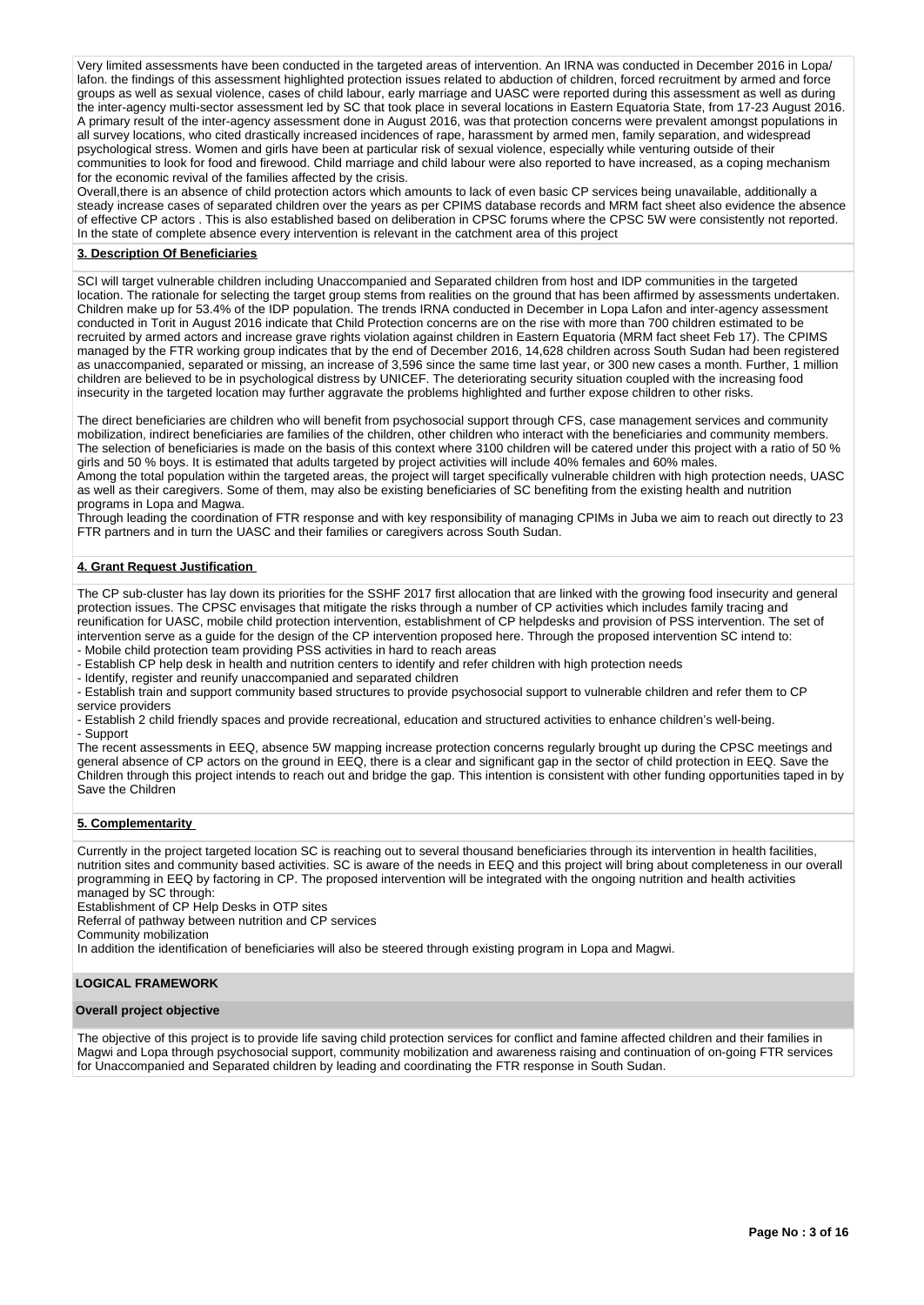| <b>PROTECTION</b>                                                                                                                                                                              |                                                                                                |                                 |
|------------------------------------------------------------------------------------------------------------------------------------------------------------------------------------------------|------------------------------------------------------------------------------------------------|---------------------------------|
| <b>Cluster objectives</b>                                                                                                                                                                      | <b>Strategic Response Plan (SRP) objectives</b>                                                | <b>Percentage of activities</b> |
| Prevention-oriented programming is<br>implemented in counties that are heavily<br>affected by conflict or displacement, and<br>communities are assisted to maintain their<br>coping capacities | SO3: Support at-risk communities to sustain<br>their capacity to cope with significant threats | 100                             |

**Contribution to Cluster/Sector Objectives :** This project will seek to provide conflict-affected children with targeted child protection support. An emphasis will be placed on the identification, monitoring, and reporting of urgent child protection concerns (grave violations; separated or unaccompanied children.) as well as the referral of affected children to necessary services. Mobile child protection teams will be established in project areas in order to identity UASC in need of follow-up and referral and provide PSS intervention. In addition, child protection help desks will be established at transit points, OTP centers and other public locations in order to facilitate greater access to reporting procedures among target communities. The project also aims to reinforce the FTR coordination in South Sudan and provide capacity building to FTR partners to ensure FTR services for UASC are available across the country and family separation is prevented.

In addition, the project will seek to increase the capacity of target communities to identify, report, and refer children with urgent child protection concerns. Activities will focus on strengthening or establishing community-based child protection mechanisms, and raising awareness about existing referral pathways.

Along with the Save the children existing Nutrition and Health programs in the targeted location, Save the Children will implement an integrated and holistic program in the region in order to provide affected children and families with comprehensive health and nutrition, protection, and psychosocial support.

Through all of its activities in project areas, Save the Children will prioritize the provision of services to children who under-served and who experience the greatest levels of vulnerability.

### **Outcome 1**

Children and families can access timely and quality responses including FTR to child protection concerns, that meet the minimum standards for child protection in a humanitarian response

### **Output 1.1**

#### **Description**

Case management services are established to identify, register and respond to cases of family separation, violence, abuse, and exploitation, (including grave violations) , as well as other urgent child protection concerns

### **Assumptions & Risks**

Communities will be supportive of case management activities. The government will also continue to support the provision of proposed program activities. The security situation is anticipated not to deteriorate during the project period, although will be closely monitored by Save the Children security personnel, and work plans will be regularly adjusted to reflect the constantly evolving context

#### **Indicators**

|                 |                   |                                                                                                                   | <b>End cycle beneficiaries</b> | End<br>cycle         |     |     |               |
|-----------------|-------------------|-------------------------------------------------------------------------------------------------------------------|--------------------------------|----------------------|-----|-----|---------------|
| Code            | <b>Cluster</b>    | <b>Indicator</b>                                                                                                  | <b>Men</b>                     | Women   Boys   Girls |     |     | <b>Target</b> |
| Indicator 1.1.1 | <b>PROTECTION</b> | Number of vulnerable children, including UASC<br>registered and received individual support from<br>CP Help Desks |                                |                      | 200 | 200 | 400           |

**Means of Verification :** Records of registration and identification forms, tracing initiated or referred to other agencies and Records of TCM

### **Activities**

### **Activity 1.1.1**

Training of project staff on FTR and case management process. Case workers will be trained at the beginning of the project on case management process and FTR SOP and ISP. Case workers will also be made aware of referral pathways and case prioritization. 14 project staff will benefit from this activity

### **Activity 1.1.2**

Provide family tracing and reunification services to separated children. Active tracing will be initiated for UASC after identification and registration of children in CPIMS . 400 vulnerable children will receive case management services

### **Activity 1.1.3**

Training for 30 foster care parents, care givers on essential CP, positive discipline, appropriate care and referrals systems. Foster care families will be identified with the support of community leaders and closely monitored and trained by case workers

### **Activity 1.1.4**

Provide essential emergency material support/NFIs to children living in care arrangements as part of case management. Selection criteria for the distribution of NFI will be established at the outset of the case based on children's and families' needs. However a portion of this assistance will be standardized through kitting of supplies

# **Output 1.2**

#### **Description**

The capacity of communities to identify, report, and refer cases involving children with urgent child protection concerns is increased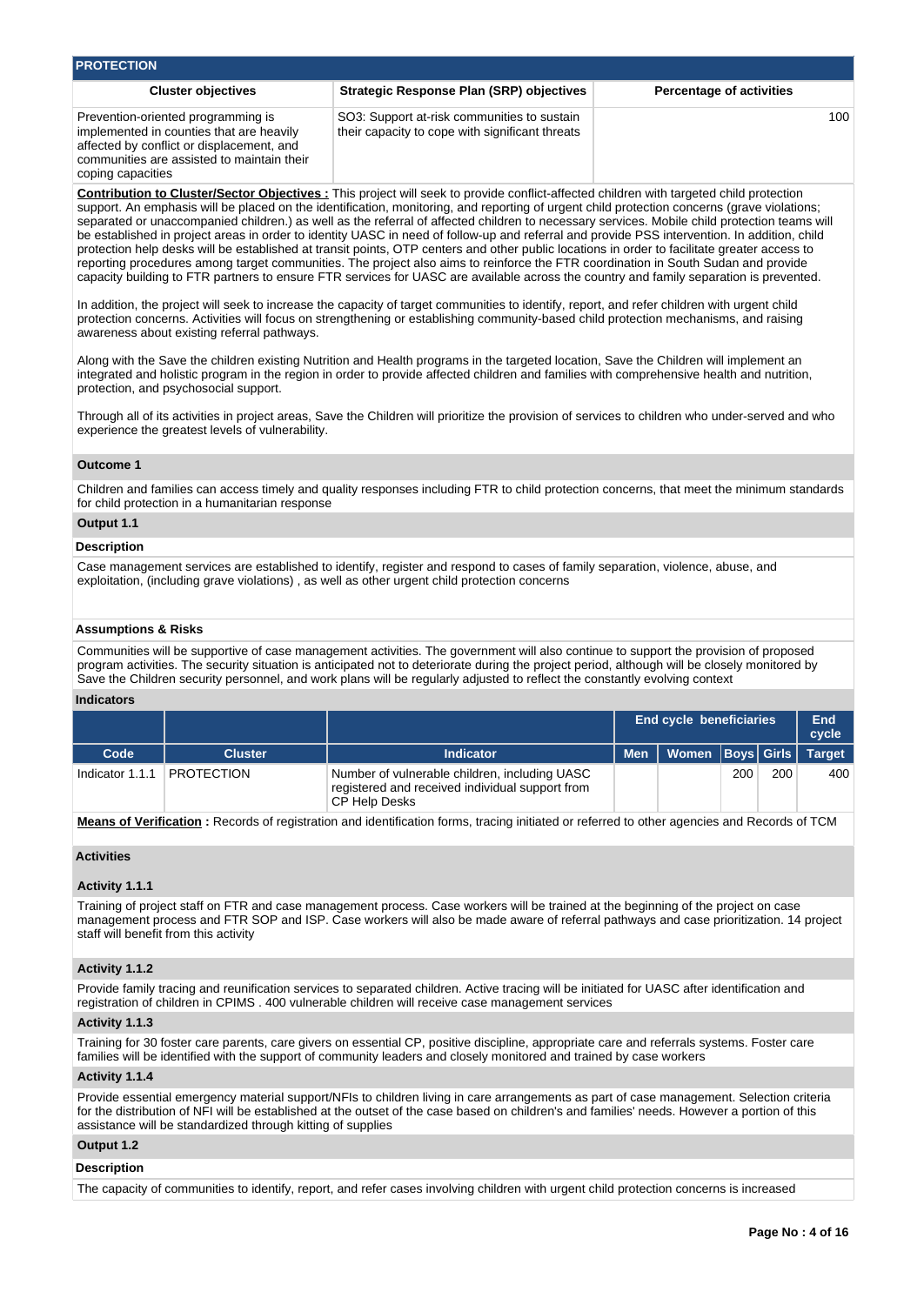### **Assumptions & Risks**

Communities will be supportive of efforts to increase their capacity to identify and report child protection risks. Resource constraints in operational areas may limit the availability of comprehensive referral services. The government will remain supportive of ongoing program activities. The security situation will be regularly monitored to determine its potential impact on program activities, and plans will be adjusted accordingly

# **Indicators**

|                 |                   |                                                                                                                                                                      | <b>End cycle beneficiaries</b> | End<br>cycle            |  |               |
|-----------------|-------------------|----------------------------------------------------------------------------------------------------------------------------------------------------------------------|--------------------------------|-------------------------|--|---------------|
| Code            | <b>Cluster</b>    | <b>Indicator</b>                                                                                                                                                     | <b>Men</b>                     | <b>Women Boys Girls</b> |  | <b>Target</b> |
| Indicator 1.2.1 | <b>PROTECTION</b> | Number of sessions conducted for CP monitoring<br>and mainstreaming                                                                                                  |                                |                         |  | 60            |
|                 |                   | <b>Means of Verification:</b> CP networks weekly meeting minutes, activity reports, photos                                                                           |                                |                         |  |               |
| Indicator 1.2.2 | <b>PROTECTION</b> | Number of CP structures members actively<br>participating in monthly CP initiatives to respond<br>and prevent abuse violence exploitation and<br>neglect of children |                                |                         |  | 150           |

# **Means of Verification :**

### **Activities**

### **Activity 1.2.1**

Child protection community Based networks meetings. Child Protection Community based Networks will be established and supported to conduct monthly meeting to discuss protection issues affecting children in their communities, identify protective measures and their implementation. CBCPN will be meeting on monthly basis

### **Activity 1.2.2**

Training of CBCPN on CPiE including PFA for children and their care-givers. CBCPN will be capacitated with basic knowledge of CPiE through CP project staff in order to be able to provide community based PSS in the long term. 150 community members will be trained and capacitated

### **Activity 1.2.3**

Develop, map and disseminate referral pathways

### **Activity 1.2.4**

Conducted community based awareness sessions on child protection issues

### **Outcome 2**

Girls and boys coping mechanisms and resilience are strengthened and severely affected children are receiving targeted psychosocial support

### **Output 2.1**

## **Description**

Mobile and stationary psychosocial support services are established in Magwi and Lopa in order to provide psychosocial care

# **Assumptions & Risks**

Communities will be supportive of efforts to provide psychosocial support. Security concerns may limit the ability of project teams to provide mobile psychosocial services. Save the Children will closely monitor the security situation and adapt project plans as needed.

### **Indicators**

|                 |                   |                                                                                                                                                                 | <b>End cycle beneficiaries</b> | End<br>cycle |                   |     |               |
|-----------------|-------------------|-----------------------------------------------------------------------------------------------------------------------------------------------------------------|--------------------------------|--------------|-------------------|-----|---------------|
| Code            | <b>Cluster</b>    | <b>Indicator</b>                                                                                                                                                | <b>Men</b>                     | <b>Women</b> | <b>Boys Girls</b> |     | <b>Target</b> |
| Indicator 2.1.1 | <b>PROTECTION</b> | Number of children reached through mobile CP<br>teams                                                                                                           |                                |              | 750               | 750 | 1.500         |
|                 |                   | <b>Means of Verification:</b> weekly reports, attendance sheets, CFS database, case studies, photos                                                             |                                |              |                   |     |               |
| Indicator 2.1.2 | <b>PROTECTION</b> | Number of emergency affected children receiving<br>psychosocial support through provision of child<br>friendly spaces or other community-based<br>interventions |                                |              | 500               | 500 | 1.000         |

**Means of Verification :** weekly reports, attendance sheets, CFS database, interest stories, photos **Activities**

### **Activity 2.1.1**

Recruit staff and train for 2 mobile Child Friendly Space (CFS) teams (1 mobile CFS per site) the teams will be trained on CFS management and PSS

### **Activity 2.1.2**

Recruit and train staff for 2 stationary Child Friendly Space (CFS) teams (1 stationary CFS per site). the team will be trained on CFS management and PSS

### **Activity 2.1.3**

On an ongoing basis throughout the project period, deploy 2 mobile CFS teams (1 per site). the Mobile CFS teams will reach out to a different location every month. 1500 children (50% girls) will be reached through the mobile CFs team during the project period

### **Activity 2.1.4**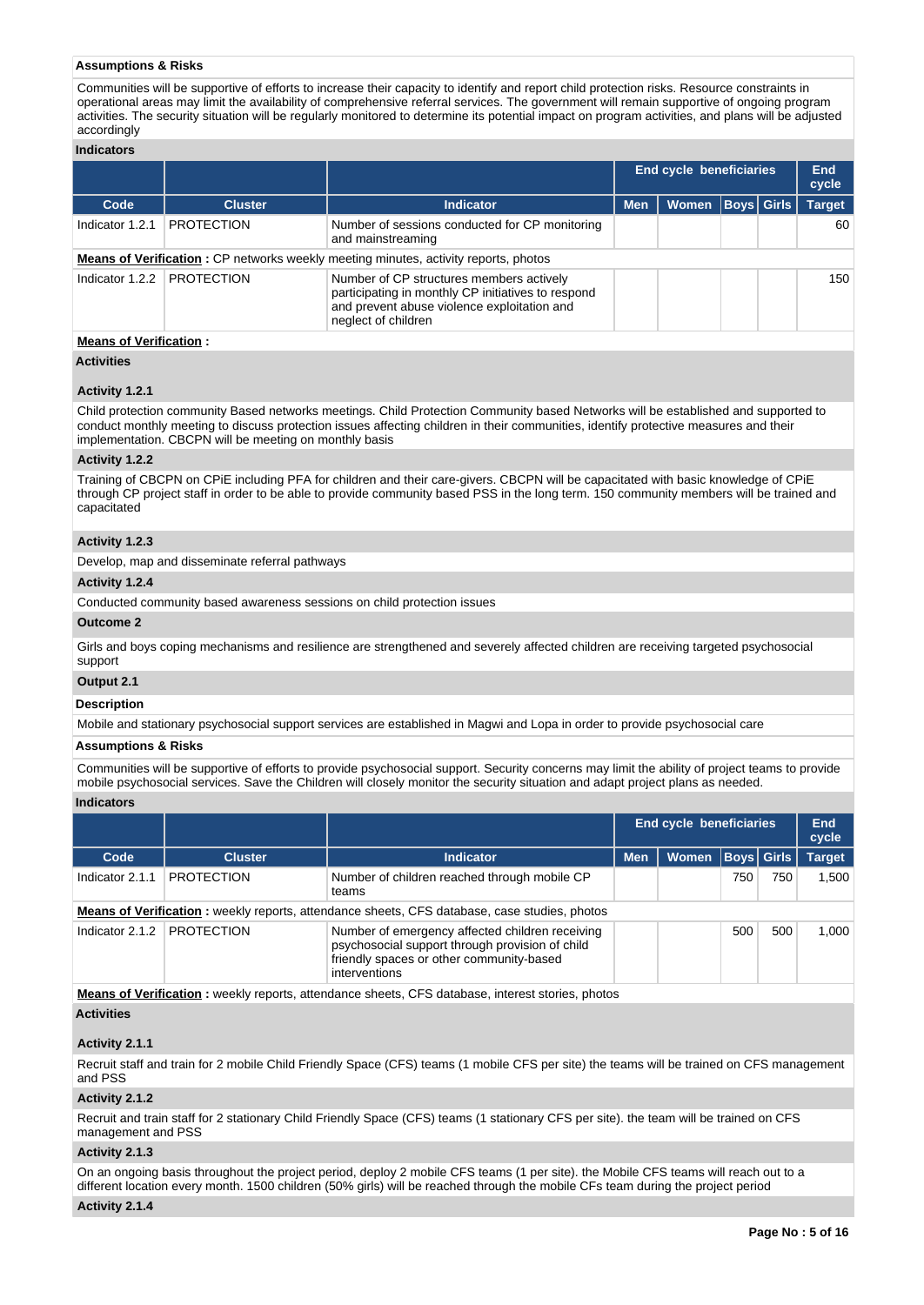At the start of the project period, establish 2 static CFSs (1 per site), to be operational on an ongoing basis. The CFS centers aim to promote social cohesion, resiliency and empowerment, by supporting girls and boys to regain a sense of normality and continuity in a space where they feel safe, dignified and protected. 1000 children (50% girls) will be reached through this activity throughout the project duration

# **Outcome 3**

FTR coordination activities are sustained while FTR partners are strengthened through continuing technical support and capacity building

# **Output 3.1**

### **Description**

Build capacity of FTR partners at national and field levels to enhance Family Tracing and Reunification for Unaccompanied and Separated Children (UASC)

### **Assumptions & Risks**

FTR partners can respond in timely and efficient manners to family separation, they can intervene in conflict areas and respond to emerging needs.

# **Indicators**

|                                                                                             |                   |                                                                                                         | End cycle beneficiaries | End<br>cycle |                   |     |     |               |  |  |
|---------------------------------------------------------------------------------------------|-------------------|---------------------------------------------------------------------------------------------------------|-------------------------|--------------|-------------------|-----|-----|---------------|--|--|
| Code                                                                                        | <b>Cluster</b>    | <b>Indicator</b>                                                                                        | <b>Men</b>              | <b>Women</b> | <b>Boys Girls</b> |     |     | <b>Target</b> |  |  |
| Indicator 3.1.1                                                                             | <b>PROTECTION</b> | Number of children reunified through FTR<br>services                                                    |                         |              | 100               | 100 | 200 |               |  |  |
| <b>Means of Verification:</b>                                                               |                   |                                                                                                         |                         |              |                   |     |     |               |  |  |
| Indicator 3.1.2                                                                             | <b>PROTECTION</b> | Number of FTR partners trained on FTR<br>processes, SOPs, Case Management and<br>information management |                         |              |                   |     | 23  |               |  |  |
| <b>Means of Verification:</b> Revised FTR SOPs, training reports, training attendance sheet |                   |                                                                                                         |                         |              |                   |     |     |               |  |  |
| <b>Activities</b>                                                                           |                   |                                                                                                         |                         |              |                   |     |     |               |  |  |

# **Activity 3.1.1**

Training of 23 FTR partners on SOPs, CPIMS and case management process

#### **Activity 3.1.2**

Conduct FTR bi-weekly meetings. FTR working group bi-weekly meeting are conducted in Juba with all FTR partners attending the meetings to coordinate and assess the progress of FTR response.

### **Activity 3.1.3**

Conduct monitoring and support field visits to FTR partners. SC FTR SC staff will be conducting regular field support visits to FTR partners across the country

## **Additional Targets :**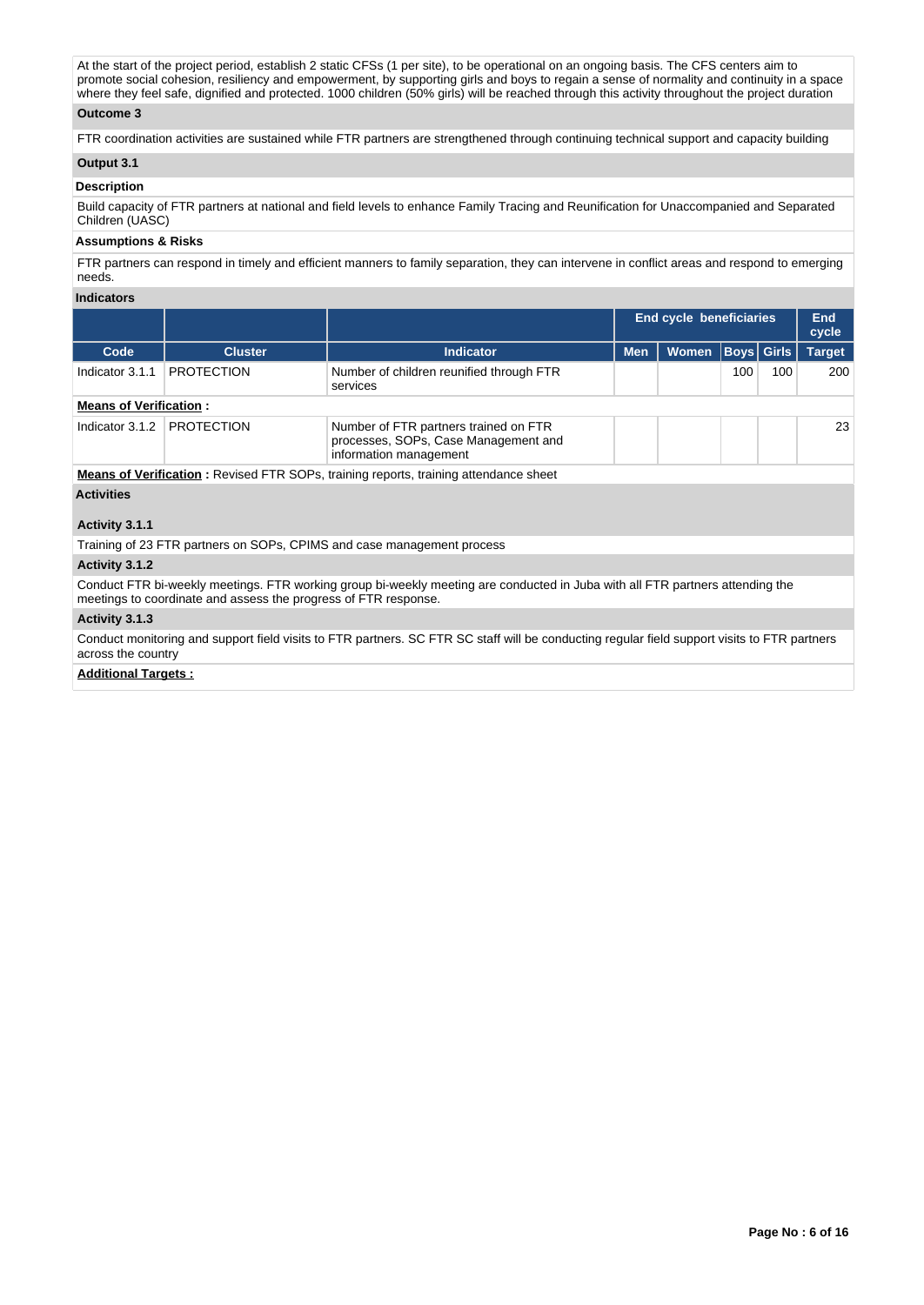# **Monitoring & Reporting plan**

At the onset of the project a detailed implementation plan (DIP) will be used to guide the activities implemented and a monitoring evaluation plan will be developed to guide specific monitoring and evaluation activities to be carried out throughout the project. The Monitoring plan outlines the specific indicators with clear definitions of the variables to be collected, the frequency, responsibilities and timelines. The progress of the DIP will be monitored through a quarterly update to be used to determine the tasks accomplished, those still in progress, those that are not achieved as well as any deviations from planned and schedule of activities. Indicator Performance Tracking Table (IPTT) will be used to report on performance of each unit of analysis monthly to ensure progress is on track and challenges are identified and responded to timely. Output results from the project will feed into the SCI Output tracker and will be used to develop the SCI sitrep. All training activities (Activity 1.1.1; 1.1.3; 1.2.2; 2.1.1; 2.1.2; 3.1.1;) will be monitored through the SCI Monitoring Checklist which is aimed at ensuring that quality of delivering trainings is adhered to as well as engagement with participants is appropriate and that they are also given a chance to evaluate the trainings. This provides important feedback on effectiveness of trainings delivered and to ensure that follow up actions are developed for each training to track outcomes.

Activities that relate to FTR and alternative care placements (1.1.2, 1.1.4) including foster care; Monitoring of foster care will be done through household visits. Both children and parents will be interviewed to determine progress of the child. Physical checking of NFIs to ascertain receipt and appropriate use will be done during the household visits. Further, monitoring teams will double check selection criteria of vulnerable children who are under foster care to ensure that there is no form of discrimination or bias. Consistent supervision will also be done to ensure that the child's well-being in the foster family is progressing well. Monitoring teams will also look into processes of identification of separated or unaccompanied children through direct interaction with the children themselves.

Activities relating to community structures (Activity 1.2.1); MEAL teams through Focus Group Discussions with CPCPN members will determine whether weekly meetings have been convened. In addition, the team will determine how many children CBCPNs have identified to ensure the number that this number corresponds with what the broader Child protection unit.

As part of accountability processes, the MEAL team will conduct FGDs to gather community feedback. There are specific questions probing on the knowledge of referral pathways. As such activities relating to referral pathways (Activity 1.2.3) will determine knowledge and awareness of existence of referral pathways among community members including children.

Awareness activities are monitored through the Advocacy and Campaign Impact Tool. It should be noted however, that change in attitude is more of a long term process and analysis of impact will be done annually. At output level however, the aims of the awareness will be entered and the intended impact recorded. Any change of behavior or attitude will also be captured on an ongoing basis.

Activities relating to CFSs (Activity 2.1.3; 2.1.4). All operations of CFSs will be monitored using Quality benchmarks. SCI has set quality benchmarks to ensure that operations of CFSs maintain quality standards. This will be done monthly through field monitoring visits. Any gaps will be highlighted by the monitoring team shared with the program manager and an agreed action plan complete with timelines and responsibilities developed to bridge the gap.

#### **Workplan**

| <b>Activitydescription</b>                                                                                                                                                                                                                                                                                                                                                    | Year | 2 |          |          |              |          |              | 9                       |  |  |
|-------------------------------------------------------------------------------------------------------------------------------------------------------------------------------------------------------------------------------------------------------------------------------------------------------------------------------------------------------------------------------|------|---|----------|----------|--------------|----------|--------------|-------------------------|--|--|
| Activity 1.1.1: Training of project staff on FTR and case management process.<br>Case workers will be trained at the beginning of the project on case management<br>process and FTR SOP and ISP. Case workers will also be made aware of referral<br>pathways and case prioritization. 14 project staff will benefit from this activity                                       | 2017 |   | X        |          |              |          |              |                         |  |  |
| Activity 1.1.2: Provide family tracing and reunification services to separated<br>children. Active tracing will be initiated for UASC after identification and registration<br>of children in CPIMS . 400 vulnerable children will receive case management<br>services                                                                                                        | 2017 |   |          | X.       | $\mathsf{X}$ | IX.      | <b>X</b>     | $\overline{\mathsf{x}}$ |  |  |
| Activity 1.1.3: Training for 30 foster care parents, care givers on essential CP,<br>positive discipline, appropriate care and referrals systems. Foster care families will<br>be identified with the support of community leaders and closely monitored and<br>trained by case workers                                                                                       | 2017 |   |          | X        |              |          |              |                         |  |  |
| Activity 1.1.4: Provide essential emergency material support/NFIs to children living<br>in care arrangements as part of case management. Selection criteria for the<br>distribution of NFI will be established at the outset of the case based on children's<br>and families' needs. However a portion of this assistance will be standardized<br>through kitting of supplies | 2017 |   |          | X        | $\mathsf{x}$ | X        | <b>X</b>     | X                       |  |  |
| Activity 1.2.1: Child protection community Based networks meetings. Child<br>Protection Community based Networks will be established and supported to<br>conduct monthly meeting to discuss protection issues affecting children in their<br>communities, identify protective measures and their implementation. CBCPN will<br>be meeting on monthly basis                    | 2017 |   |          | X.       | $\mathsf{X}$ | ΙX.      | $\mathsf{X}$ | $\overline{\mathsf{x}}$ |  |  |
| Activity 1.2.2: Training of CBCPN on CPIE including PFA for children and their<br>care-givers. CBCPN will be capacitated with basic knowledge of CPiE through CP<br>project staff in order to be able to provide community based PSS in the long term.<br>150 community members will be trained and capacitated                                                               | 2017 |   |          | X        |              |          |              |                         |  |  |
| Activity 1.2.3: Develop, map and disseminate referral pathways                                                                                                                                                                                                                                                                                                                | 2017 |   |          | X        |              |          |              |                         |  |  |
| Activity 1.2.4: Conducted community based awareness sessions on child<br>protection issues                                                                                                                                                                                                                                                                                    | 2017 |   |          | $\times$ | $\times$     | <b>X</b> | <b>X</b>     | $\overline{\mathsf{x}}$ |  |  |
| Activity 2.1.1: Recruit staff and train for 2 mobile Child Friendly Space (CFS) teams<br>(1 mobile CFS per site) the teams will be trained on CFS management and PSS                                                                                                                                                                                                          | 2017 |   | X        |          |              |          |              |                         |  |  |
| Activity 2.1.2: Recruit and train staff for 2 stationary Child Friendly Space (CFS)<br>teams (1 stationary CFS per site). the team will be trained on CFS management<br>and PSS                                                                                                                                                                                               | 2017 |   | $\times$ |          |              |          |              |                         |  |  |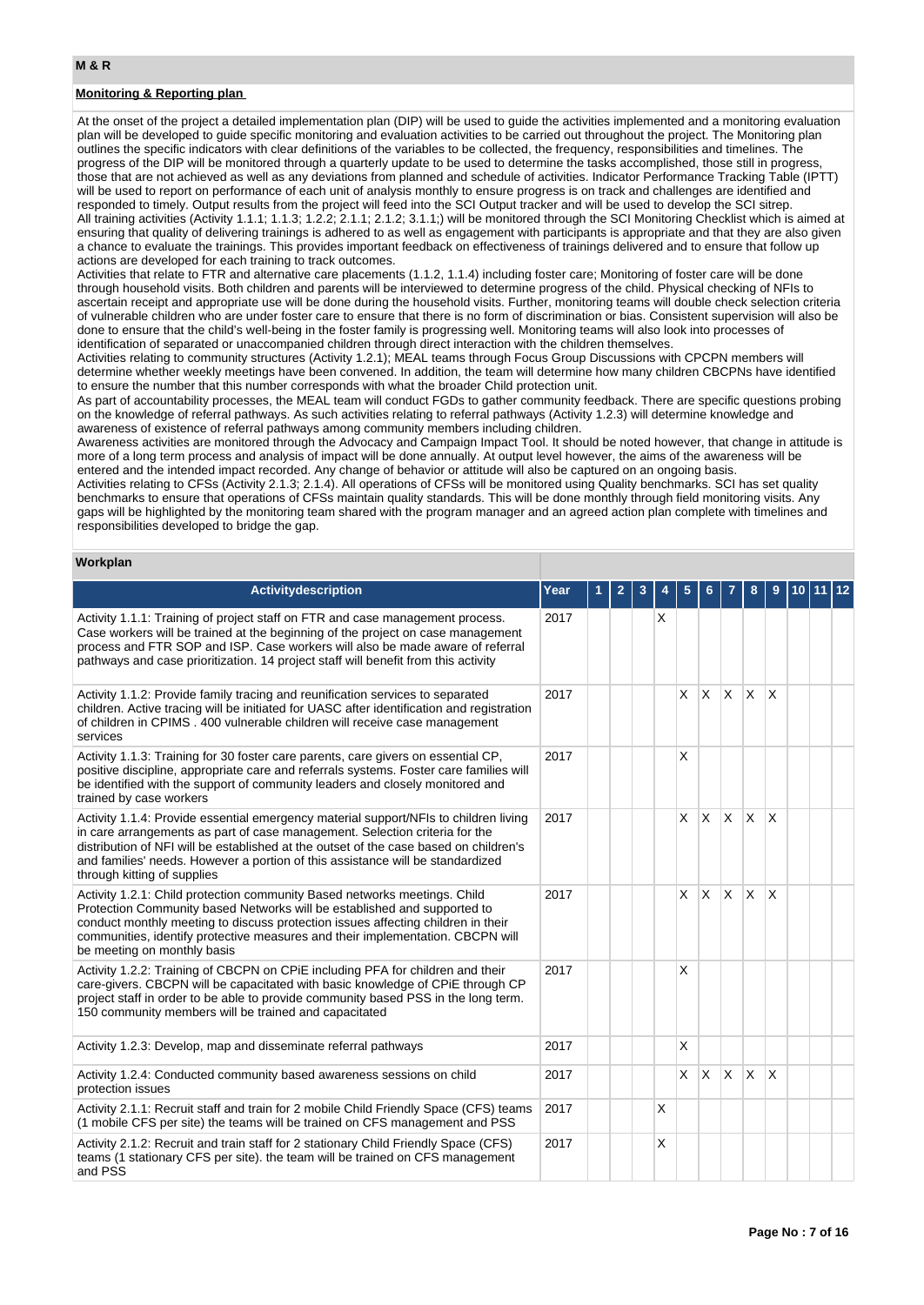| Activity 2.1.3: On an ongoing basis throughout the project period, deploy 2 mobile<br>CFS teams (1 per site), the Mobile CFS teams will reach out to a different location<br>every month. 1500 children (50% girls) will be reached through the mobile CFs<br>team during the project period                                                                                                                                                                     | 2017 |  |   | X   |              | $X$ $X$ $X$             |              | $\mathsf{X}$ |  |  |
|------------------------------------------------------------------------------------------------------------------------------------------------------------------------------------------------------------------------------------------------------------------------------------------------------------------------------------------------------------------------------------------------------------------------------------------------------------------|------|--|---|-----|--------------|-------------------------|--------------|--------------|--|--|
| Activity 2.1.4: At the start of the project period, establish 2 static CFSs (1 per site),<br>to be operational on an ongoing basis. The CFS centers aim to promote social<br>cohesion, resiliency and empowerment, by supporting girls and boys to regain a<br>sense of normality and continuity in a space where they feel safe, dignified and<br>protected. 1000 children (50% girls) will be reached through this activity throughout<br>the project duration | 2017 |  | Χ |     |              |                         |              |              |  |  |
| Activity 3.1.1: Training of 23 FTR partners on SOPs, CPIMS and case<br>management process                                                                                                                                                                                                                                                                                                                                                                        | 2017 |  |   |     | X            |                         |              |              |  |  |
| Activity 3.1.2: Conduct FTR bi-weekly meetings. FTR working group bi-weekly<br>meeting are conducted in Juba with all FTR partners attending the meetings to<br>coordinate and assess the progress of FTR response.                                                                                                                                                                                                                                              | 2017 |  | X | ΙX. |              | $\mathsf{X} \mathsf{X}$ | $\mathsf{X}$ | $\mathsf{X}$ |  |  |
| Activity 3.1.3: Conduct monitoring and support field visits to FTR partners. SC FTR<br>SC staff will be conducting regular field support visits to FTR partners across the<br>country                                                                                                                                                                                                                                                                            | 2017 |  | X | X.  | $\mathsf{X}$ | IX.                     | ΙX.          | ΙX           |  |  |

### **OTHER INFO**

### **Accountability to Affected Populations**

Save the Children (SC) Monitoring and Evaluation (MEAL) staff will collect feedback and complaints through field visits, focus group discussions, and surveys to measure the satisfaction of beneficiaries. Prior to implementation of any activities, SC continues to engage in community focus group discussions and sensitization meetings to ensure that beneficiaries are well informed of the project before SC delivers the support. SC will also have staff present during the activities that are available to provide information and support beneficiaries if there are any concerns.

SC adopts accountability mechanisms that ensure documented feedback/complaints as well as enable two-way communication between SC and beneficiaries, including children. This includes the use of complaint boxes, feedback surveys, focus group discussions, as well as sharing information with beneficiaries on how their feedback/complaints have been addressed. Feedback is collected throughout the project and is adopted during the project life-cycle where applicable through lessons learned workshops to improve on implementation of activities

SC will hold community sensitization sessions at the onset of the project to introduce the services we are offering through CFS and caseworkers. SC will engage families, community leaders and other key stakeholders on locations of static and mobile CFS to ensure the accessibility and reach to the most vulnerable populations in Lopa and Magwi. CFS facilitators will be selected from the communities which will enhance community acceptance and contribute to leaving lasting skills relating to PSS provision within in the community. SC is committed to mainstreaming principles of accountability throughout its program in accordance with the Humanitarian Accountability Partnership Standard on accountability and quality management. In this project, Save the Children will adapt accountability mechanisms to ensure documented feedback/complaints as well as enable two-way communication between SC and beneficiaries, including children. Specifically, SC will engage community focus group discussions throughout implementation period with stakeholders including children and their caregivers, as a forum to feed into both design and complaints/feedback on implantation and for SC to feedback on how their input, complaints and feedback is being addressed. Further, complaint boxes will be placed at static CFSs and at child protection helpdesks for those who are able to write down their feedback. SC will train CFS facilitators, case workers and community during the activities that are available to provide information and support beneficiaries if there are any concerns. Feedback and complaints are fed into a Complaints and Response database via field monitoring reports from project staff to MEAL officers. MEAL staff are accountable for following all complaints through the accountability and MEAL system. Actions Point trackers are developed with the input received and reviewed on a monthly basis to ensure that all concerns generated from Field Monitoring Reports are acted upon by respective sectors lead and monitored by MEAL staff. SC will train all services providers on child safeguarding policy and procedures and will undertake a Child Safeguarding risk assessment prior to conducting activities involving children. SC has clear procedures for reporting and responding to child safeguarding and protection issues that may arise.

#### **Implementation Plan**

The programme will implement life-saving Child Protection (CP) activities in Lopa and Nimule, prioritizing under-served locations. In these locations, exact locations will be determined based on a rapid assessment, conducted prior to the start of programming by SC. This project will focus on mobile service provision (mobile CFSs & community CP helpdesks) to reach out of reach children & include 2 stationary CFSs (1 in each of new project sites as no current CFS programming is available there). Emphasis will be on identification, M&R of urgent CP concerns (grave violations; separated or unaccompanied children) and referral of affected children to services. Case management services will be established in project areas to identify cases needing follow-up & referral. CP help desks will be established at transit points & public locations (OTP centers) to facilitate access to reporting procedures in target communities.6 CP helpdesks will be established (3 in Nimule and 3 in Lopa).

In addition, SC is an active member of MRM Task Force in SSD. Identified MRM cases will be communicated to MRM focal points in Juba for purpose of reporting. SC will provide support to victims via case management & referral pathway. Activities will focus on establishing community-based CP mechanisms, & raising awareness of existing referral pathways. Through all activities, SC will prioritize serviceprovision for most vulnerable children. Case management staff provide ongoing case management activities, together with new staff for the mobile & stationary CFSs . All project activities will be managed by international CP Program Manager, based in Torit. Additional technical support will be provided by the CP Technical Specialist (Juba), who will be available for regular remote consultation as well as site visits. Exit strategy is based on establishment of community based CP committees, capacity building & linking them with service providers of the area through CPcluster. In South Sudan, Save the Children co-chairs the Child Protection sub cluster and leads the coordination of the Unaccompanied and Separated Children (UASC) Working Group. We are also nationally managing the Child Protection Information Management System (CPIMS), which documents all cases of FTR in the country. Save the Children also supports FTR partners in South Sudan in technical trainings (SOP, ISP and CPIMS) to ensure quality of response, robust documentation and identification of unaccompanied and separated children and other case management issues related to vulnerable and at risk children.

**Coordination with other Organizations in project area**

**Name of the organization Areas/activities of collaboration and rationale**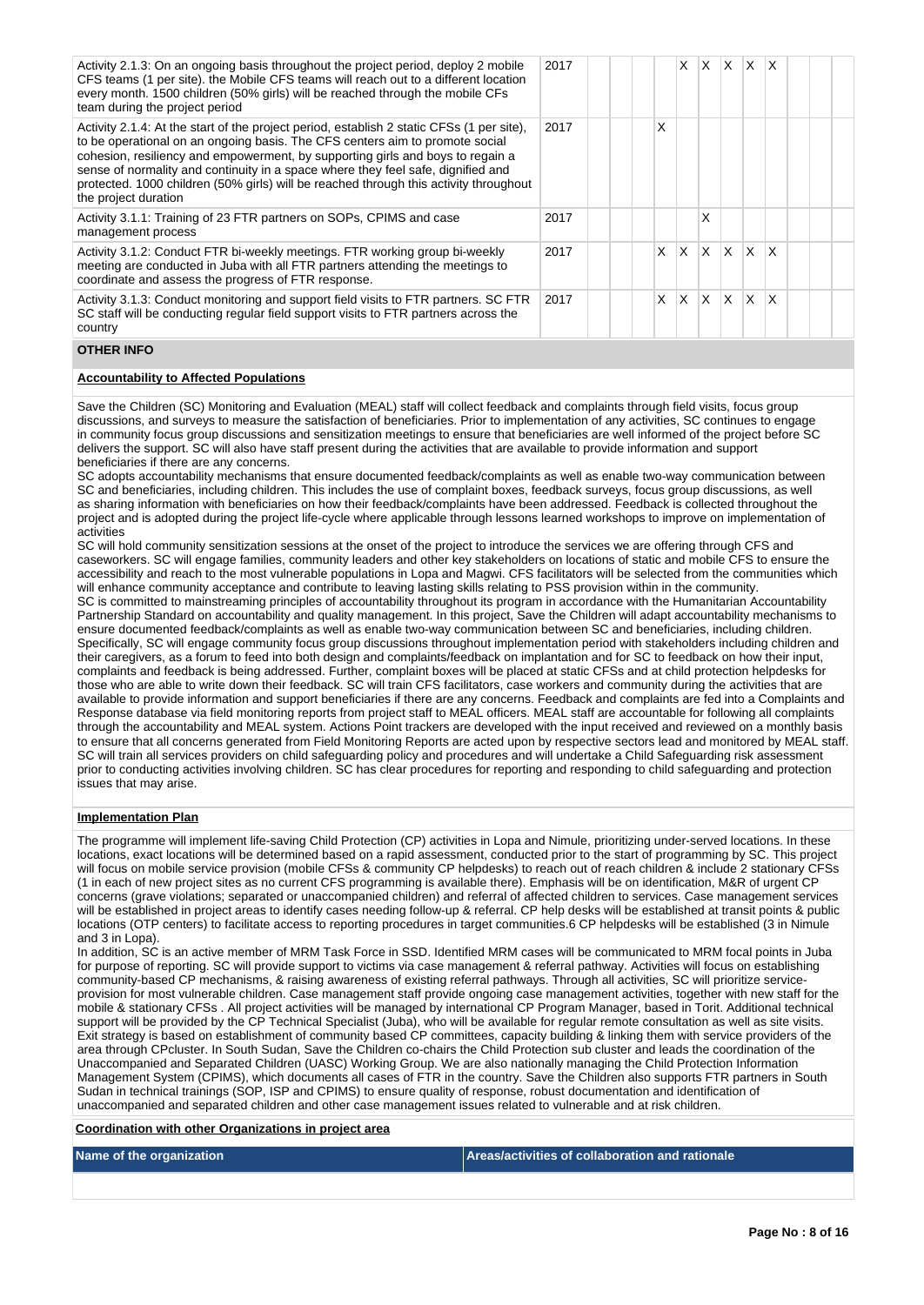### **Gender Marker Of The Project**

2a-The project is designed to contribute significantly to gender equality

#### **Justify Chosen Gender Marker Code**

South Sudan is a largely patriarchal society and gender based constructs have undermined women and children's ability to exercise their rights to basic services and information. Further gender prescribed roles have confined boys and girls to assigned roles some of which has exposed them to violence, abuse and exploitation. Girls are victims of traditions such as child marriage and even boys are increasingly being recruited to armed groups or are being trained to use guns as a way of defending themselves during cattle raids. Needs assessments used to inform the design of this proposal have also taken into account gender and age considerations and this has shaped choice and selection and beneficiaries and targets alike in this Action. Further the interventions will be gender and age appropriate. To address these challenges, delivery of interventions will be gender and age appropriate as highlighted in the delivery of PSS activities in safe places; awareness raising and sensitization efforts will deliberately be tailored to accommodate messages that encourage inclusiveness of gender disadvantaged populations.

SCI teams have had basic gender trainings and the outcomes of these trainings will be reflected in programming. In addition, SCI's MEAL framework takes into consideration gender and age as quality markers in MEAL activities and the uniqueness that comes along with these divisions are put into practice in data collection methods, analysis and reporting. Minimum standards in emergencies will be used to maintain quality and mitigate negative effects

### **Protection Mainstreaming**

Save the Children adheres to the principles of child protection mainstreaming, as outlined in the Minimum Standards for Child Protection in Humanitarian Action (CPMS). This approach is based on the four guiding principles of the UN Convention of the Rights of the Child (CRC), which include: Non-discrimination (Article 2); The best interest of the child (Article 3); Right to life, survival and development (Article 6); and Child participation (Article 12).

- In addition, the CPMS outlines 6 key principles of child protection mainstreaming, which are as follows:
- Principle 1: Avoid exposing people to further harm as a result of your actions

- Principle 2: Ensure people's access to impartial assistance (non-discrimination

- Principle 3: Protect people from physical and psychological harm arising from violence and coercion
- Principle 4: Assist people to claim their rights, access available remedies and recover from the effects of abuse
- Principle 5: Strengthen child protection systems
- Principle 6: Strengthen children's resilience in humanitarian action

As a standard practice, SC policies are to ensure child safeguarding, and guarantee children and projects' beneficiaries are protected over all implementation phases.

Save the Children also vets and verifies that each staff, contractor, potential partners does not have a history of putting children at risk. In addition, SC requires all staff, contractors, and partners to sign agreements to adhere to SC's zero tolerance approach and policies, and train them if needed.

The proposed intervention is centred around prioritising the safety and dignity of vulnerable children in the target locations, through both training of staff on, and delivery of, services including FTR, case management, CPiE, and CFS. Particular attention will be paid to the identification and delivery of support to vulnerable groups, including UASC, who will receive active tracing for FTR, and activities such as community based awareness raising of Child Protection (including PFA), will provide an opportunity to increase local understanding of protection, including children's rights.

### **Country Specific Information**

#### **Safety and Security**

The current security situation in Central Equatoria has been relatively quiet in recent weeks, with isolated incidents of violence. In Eastern Equatoria , some fighting has been reported in areas close to Torit, and activities of armed groups appear to be ongoing. There has also been a spike in displaced groups crossing into Uganda at Nimule following sustained operations by Government security services in Magwi County. The impacts of the conflict on food security is also driving displacement, and negatively impacting already precarious levels of access to food. The security situation however has not hampered operations in recent months.

SC maintains a comprehensive risk mapping and a set of active risk mitigation strategies to minimize risk. Overall security responsibility lies with the SC South Sudan Country Director, supported by the Safety and Security Manager and a trained, equipped, unarmed security team in

SC SSD Offices. SC's security system is grounded in community acceptance. In each location of

implementation, SC conducts security assessments, secures Government approvals, and work with local leaders. SC is committed to minimizing safety and security risks to staff, partners and beneficiaries while maximizing the impact for children and their families affected by the crisis. Save the Children's Safety and security officer in Eastern Equatoria (who is local of Torit), is versed with the situation on the ground, has good

contacts and gathers information on a daily basis keeping the project personnel informed of any threats which emerge.

All Save the Children staff receive a comprehensive Area Specific Safety and Security briefing, and are required to comply with Save the Children's Safety and Security Management Standard Operating Procedures, which include, amongst others, SOPs on vehicle safety and security, cash handling and transfers, incident reporting, security situation reporting, residential safety and security, sexual harassment and sexual violence, and information security.

Given recent trends and the latest security assessments, Save the Children does not foresee that insecurities in Lopa and Magwi will hamper operations during the proposed project period. If however this does become the case, and staff need to be evacuated and project activities suspended due to security or accessibility challenges, Save the Children will pause activities until it is possible for them to be safely resumed. Decisions on whether to resume activities (either with previous management structures or through remote management), or consider a relocation of the activities, will be made in consultation between Save the Children's Country Director and Safety and Security Manager, UNOCHA and the Cluster. Save the Children has a significant Child Protection footprint in Eastern and Central Equatoria, and would be able to work with other partners to identify an appropriate new location if this was required.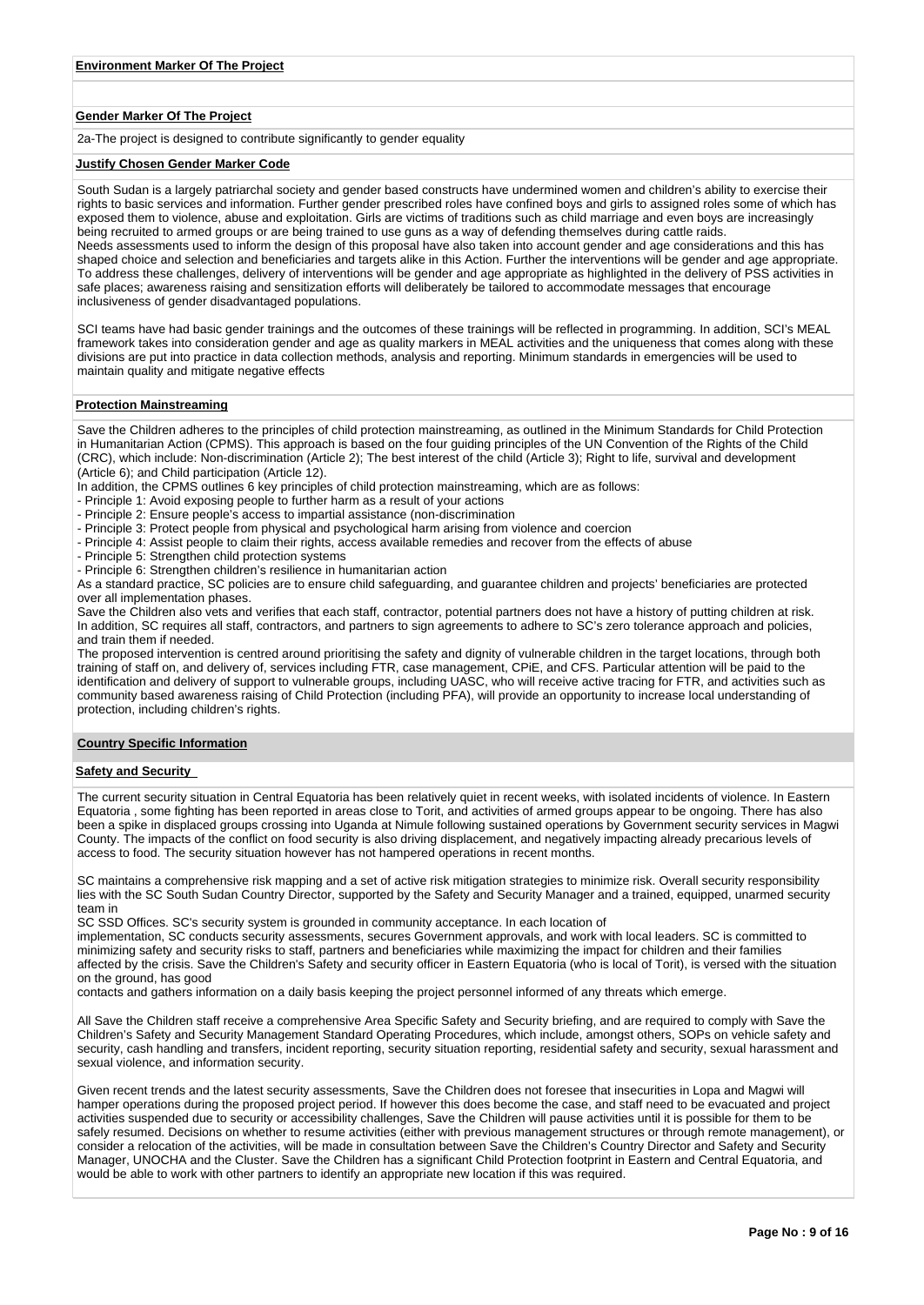# **Access**

In light of its existing programming and contacts on the ground in Eastern Equatoria and Central Equatoria, Save the Children (SC) is wellplaced to facilitate access to

proposed project areas. SC has significant experience in working with the partner organizations in the region, and implements programming in close collaboration with the local authorities as well as other humanitarian actors. By building upon these relationships, SC continues to seek areas for collaboration with duty bearers both to ensure community acceptance and sustainability of the action. Within the project areas, as it routinely does in all of its project locations, SC engages with local authorities, government partners, and

local leaders at the county level to solicit support and endorsement. SC considers it especially

important to coordinate and regularly meet with local leaders and the authorities to ensure

acceptance from both the displaced community as well as host communities. Decision-making regarding access to project sites will also be determined based on regular security assessments as well as close collaboration with partners on the ground. Through these consultations, program planning will be adjusted as needed in order to reflect the complex and ever-evolving security situation

# **BUDGET**

| <b>Code</b> | <b>Budget Line Description</b>                                                                                                                                                                                                                                                                                                                                                          |   | D / S Quantity Unit | cost                  | <b>Duration</b><br>Recurran charged<br>ce | $\frac{9}{6}$<br>to CHF | <b>Total Cost</b> |
|-------------|-----------------------------------------------------------------------------------------------------------------------------------------------------------------------------------------------------------------------------------------------------------------------------------------------------------------------------------------------------------------------------------------|---|---------------------|-----------------------|-------------------------------------------|-------------------------|-------------------|
|             | <b>Staff and Other Personnel Costs</b>                                                                                                                                                                                                                                                                                                                                                  |   |                     |                       |                                           |                         |                   |
| 1.1         | CP Program Manager                                                                                                                                                                                                                                                                                                                                                                      | D |                     | $1 \ 6,500$<br>.00    | 6                                         | 60.00                   | 23,400.00         |
|             | This position holds overall responsibility for program implementation. The monthly rate includes salary, benefits and<br>accomodation at 6500 per month. Budgeted at 60% for the duration of the project. LOCATION: Torit                                                                                                                                                               |   |                     |                       |                                           |                         |                   |
| 1.2         | <b>CPMIS Manager</b>                                                                                                                                                                                                                                                                                                                                                                    | D |                     | $1 \ 6,500$<br>.00    | 6                                         | 15.00                   | 5,850.00          |
|             | Responsible for the management of CPIMS data base across the country. Monthly rate including salary, benefits and<br>accomodatoin at \$6500 per month. Budgeted at 15% for 6 months. LOCATION: JUBA                                                                                                                                                                                     |   |                     |                       |                                           |                         |                   |
| 1.3         | <b>FTR Specialist</b>                                                                                                                                                                                                                                                                                                                                                                   | D |                     | $1 \ 6,500$<br>.00.   | 6                                         | 15.00                   | 5,850.00          |
|             | Responsible for the coordination of the FTR working group and supporting FTR partners across the country. Monthly rate<br>including salary, benefits and accomodatoin at \$6500 per month. Budgeted at 15% for 6 months. LOCATION: JUBA                                                                                                                                                 |   |                     |                       |                                           |                         |                   |
| 1.4         | Assistant Program Manager                                                                                                                                                                                                                                                                                                                                                               | D |                     | 1 1,800<br>.00        | 6                                         | 60.00                   | 6,480.00          |
|             | Support the Program Manager in the implementation of the project Lopa and Nimule. Will guide program staff and supervise the<br>overall implementation of the project on a day to day basis. Monthly rate includes salary and benefits at \$1800. Budgeted at 60%<br>for 6 months. LOCATION: Torit                                                                                      |   |                     |                       |                                           |                         |                   |
| 1.5         | CP Officer                                                                                                                                                                                                                                                                                                                                                                              | D |                     | $2 \mid 1,400$<br>.00 | 6                                         | 60.00                   | 10,080.00         |
|             | Two CP officers per field location to support implementation of activities in each location including supervision and monitoring of<br>the CFS and mobile CP teams. 2 CP officers budgeted at \$1400 per month including salary and benefits. Budgeted at 60% for 6<br>months. LOCATION: Torit (1) and Nimule (1)                                                                       |   |                     |                       |                                           |                         |                   |
| 1.6         | Case Workers                                                                                                                                                                                                                                                                                                                                                                            | D |                     | 6 858.0<br>0          | 6                                         | 60.00                   | 18,532.80         |
|             | Caseworkers will identify cases of UASC and vulnerable children to follow up and to refer them to services mainly CP, medical<br>and psychosocial support. 6 Case workers calculated on monthly rate 858 including salary and benefits. Budgeted at 60 % for 6<br>months. LOCATION: 3 in Lopa and 3 in Nimule                                                                           |   |                     |                       |                                           |                         |                   |
| 1.7         | Data Clerk                                                                                                                                                                                                                                                                                                                                                                              | D |                     | 1 858.0<br>$\Omega$   | 6                                         | 60.00                   | 3,088.80          |
|             | Data clerk will be in charge of data collection, analysis and management, in charge also of case management data base- CPIMS.<br>1 position calculated on monthly rate 858 including salary and benefits. Budgeted at 60% for 6 months. LOCATION: Torit                                                                                                                                 |   |                     |                       |                                           |                         |                   |
| 1.8         | <b>Community Mobilizers</b>                                                                                                                                                                                                                                                                                                                                                             | D |                     | 4   858.0<br>0        | 6                                         | 60.00                   | 12,355.20         |
|             | Comunity Mobilizers will be in charge of working in close collaboration with community members and support the CBCPN in their<br>establishement and taks. They will be also in charge of establishing and managing the CP desks. 4 positions total at monthly rate<br>of 858 including salary and benefits. Budgeted at 60% for 6 months. LOCATION: 2 based in Lopa, 2 based in Nimule. |   |                     |                       |                                           |                         |                   |
| 1.9         | FTR Capacity Building Coordinator                                                                                                                                                                                                                                                                                                                                                       | D |                     | $1 \mid 1,850$<br>.00 | 6                                         | 5.00                    | 555.00            |
|             | Support FTR specilaist in the coordination of FTR working group, training and field support visits to FTR partners. Roving position<br>at monthly rate of \$1850 including salary and benefits. Budgeted at 5% for 6 months. LOCATION: Roving in EEQ-between<br>Nimule and Torit/Lopa (Lopa run out of Torit field office)                                                              |   |                     |                       |                                           |                         |                   |
| 1.10        | Data Analyst                                                                                                                                                                                                                                                                                                                                                                            | D |                     | $1 \mid 1,850$<br>.00 | 6                                         | 5.00                    | 555.00            |
|             | Data analyst will be monitor, analyze and generate FTR data as well as FTR partners monitoring and evaluation indicators.<br>Calculated at a monthly rate of \$1850 including salary and benefits. Budgeted at 5% for 6 months. LOCATION: Juba                                                                                                                                          |   |                     |                       |                                           |                         |                   |
| 1.11        | <b>CPMIS Data Clerk</b>                                                                                                                                                                                                                                                                                                                                                                 | D |                     | 1 858.0<br>0          | 6                                         | 5.00                    | 257.40            |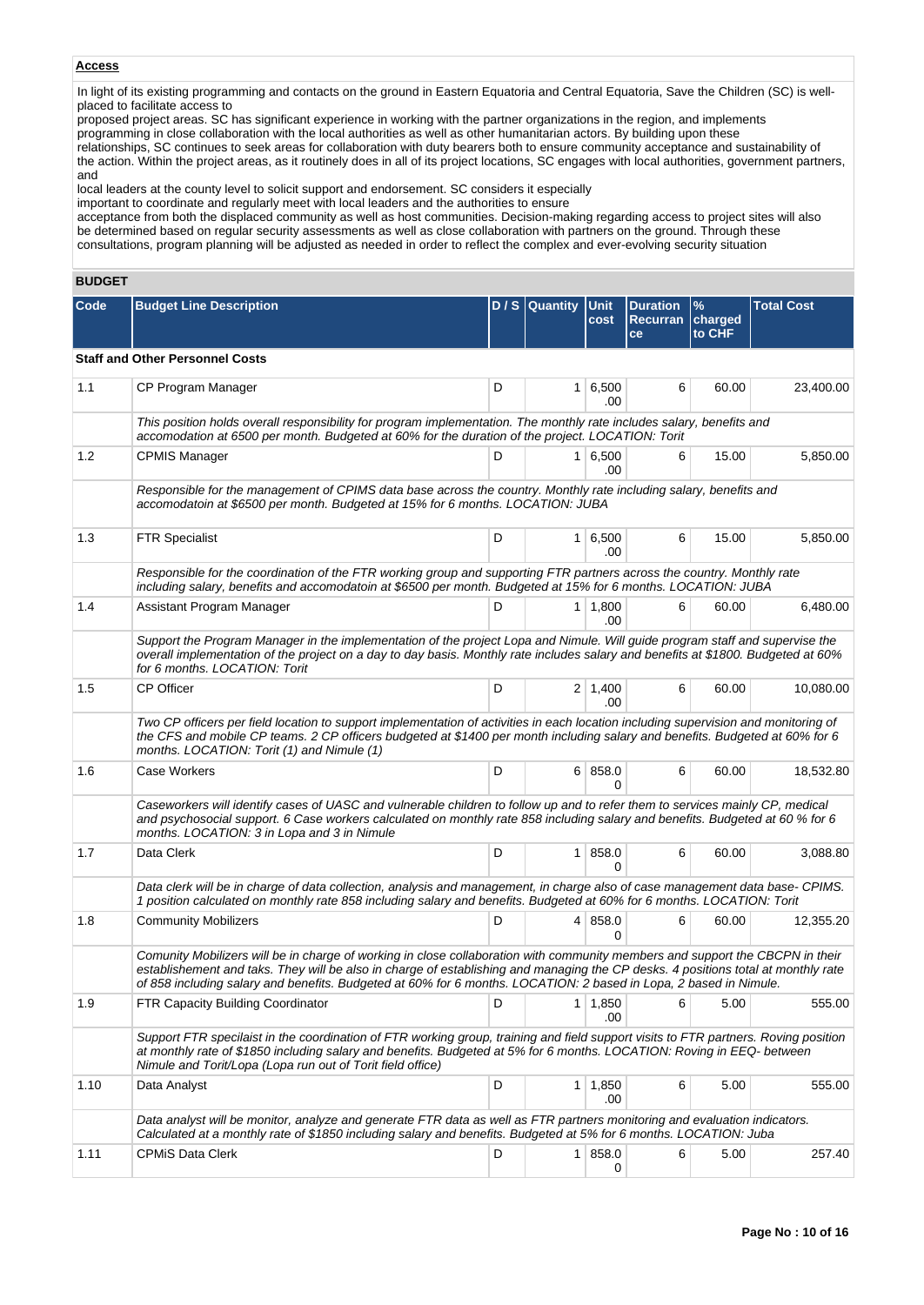|      | Support CPIMS manager in the management of CPIMS data base on behalf of 23 FTR partners, enter data for partners and<br>trouble shooting. Calculated at monthly rate at of 858 inluding salary and benefits. Budgeted at 5% for 6 months. LOCATION:<br>Juba                                                                                                                                                                                                                                                                                                                                                                                                                                                        |   |                |                       |              |        |            |  |
|------|--------------------------------------------------------------------------------------------------------------------------------------------------------------------------------------------------------------------------------------------------------------------------------------------------------------------------------------------------------------------------------------------------------------------------------------------------------------------------------------------------------------------------------------------------------------------------------------------------------------------------------------------------------------------------------------------------------------------|---|----------------|-----------------------|--------------|--------|------------|--|
| 1.12 | <b>MEAL Officer</b>                                                                                                                                                                                                                                                                                                                                                                                                                                                                                                                                                                                                                                                                                                | D |                | $1 \mid 1,236$<br>.00 | 6            | 5.00   | 370.80     |  |
|      | MEAL Officer will ensure continuous monitoring of the project and oversee accountability mechanism establishment and<br>monitoring throughout the project. This position will collect and analyse data for feedback into program design and<br>implementation and for project reporting. Budgeted at 5% for 6 months. LOCATION: Torit                                                                                                                                                                                                                                                                                                                                                                              |   |                |                       |              |        |            |  |
| 1.13 | Juba National Staff salaries                                                                                                                                                                                                                                                                                                                                                                                                                                                                                                                                                                                                                                                                                       | S |                | 12 1,652<br>.00       | 6            | 10.00  | 11,894.40  |  |
|      | This is related to national staff costs like HR, Finance, Admin, Safety and security that will benefit the whole Country Office and<br>are essential to guarantee that programs are run efficiently in compliance with best practice, global policies, donor, and national<br>requirements/regulations. The time spent by each support staff will be recorded (and documented) via the SCI Effort Reporting<br>System (timesheet). The unit cost is an average of national salaries and benefits for 12 national staff supporting this award. It is<br>budgeted at 10% for a total cost of \$11,894 for the life of the award.                                                                                     |   |                |                       |              |        |            |  |
| 1.14 | International Staff Salaries - Juba                                                                                                                                                                                                                                                                                                                                                                                                                                                                                                                                                                                                                                                                                | S |                | 9   8,098<br>.00      | 6            | 1.00   | 4,372.92   |  |
|      | This is related to international staff costs for Juba Office concerning to shared activities/tasks. These activities/tasks benefit the<br>whole Country office portfolio and they are essential to guarantee that programs are run efficiently in compliance with best<br>practice, global policies and donor and national requirements/regulations. The time spent by each support staff will be recorded<br>(and documented) via the SCI Effort Reporting System (timesheet). The unit cost is an average of international salaries and<br>benefits for 9 international staff supporting this award. It is budgeted at 1% for a total cost of \$4373 for the life of the award.                                  |   |                |                       |              |        |            |  |
| 1.15 | National Field staff salaries - Torit and Nimule                                                                                                                                                                                                                                                                                                                                                                                                                                                                                                                                                                                                                                                                   | S |                | 4 877.0<br>$\Omega$   | 6            | 13.00  | 2.736.24   |  |
|      | This is related to national staff costs for the Field Offices under this project like HR, Finance, Admin, Safety and security that will<br>benefit the Field Office operations are essential to guarantee that programs are run efficiently in compliance with best practice,<br>global policies, donor, and national requirements/regulations. The time spent by each support staff will be recorded (and<br>documented) via the SCI Effort Reporting System (timesheet). The unit cost is an average cost of salaries for 4 national staff.<br>Their shared costs have been budgeted at 13% for a total cost of \$2,736 for the life of the award.                                                               |   |                |                       |              |        |            |  |
| 1.16 | Field Manager (Torit)                                                                                                                                                                                                                                                                                                                                                                                                                                                                                                                                                                                                                                                                                              | S |                | 1 6,276<br>.00        | 6            | 10.00  | 3,765.60   |  |
|      | Shared costs allocaiton for Torit Field Manager who oversees all program operations for Torit (including Lopa Lafon) and Nimule.<br>Charged at 10% for the duration of the project for a total of \$3,765.60.                                                                                                                                                                                                                                                                                                                                                                                                                                                                                                      |   |                |                       |              |        |            |  |
| 1.17 | <b>CP Technical Specialist</b>                                                                                                                                                                                                                                                                                                                                                                                                                                                                                                                                                                                                                                                                                     | D |                | $1 \, 6,500$<br>.00   | 6            | 5.00   | 1,950.00   |  |
|      | Providing tecnhical support and trianing of project staff on CP thematic areas. Monthly rate including salary, benefits and<br>accomodation at \$7000 per month. Budgeted at 5% for 6 months. LOCATION: Juba                                                                                                                                                                                                                                                                                                                                                                                                                                                                                                       |   |                |                       |              |        |            |  |
|      | <b>Section Total</b>                                                                                                                                                                                                                                                                                                                                                                                                                                                                                                                                                                                                                                                                                               |   |                |                       |              |        | 112,094.16 |  |
|      | <b>Supplies, Commodities, Materials</b>                                                                                                                                                                                                                                                                                                                                                                                                                                                                                                                                                                                                                                                                            |   |                |                       |              |        |            |  |
| 2.1  | Child Friendly Space Supplies                                                                                                                                                                                                                                                                                                                                                                                                                                                                                                                                                                                                                                                                                      | D |                | $4 \mid 1,500$<br>.00 | $\mathbf{1}$ | 100.00 | 6,000.00   |  |
|      | Cost include playing and recreational materials, stationaries, speakers for 4 CFSs. The cost is quoted on the basis of the work<br>experience that SCI has for this activity. Location: 1 static and 1 mobile in Lopa; 1 static and 1 mobile in Nimule                                                                                                                                                                                                                                                                                                                                                                                                                                                             |   |                |                       |              |        |            |  |
| 2.2  | Emergency NFI/material support to children in care<br>arrangements                                                                                                                                                                                                                                                                                                                                                                                                                                                                                                                                                                                                                                                 | D |                | 300 25.00             | 1            | 100.00 | 7,500.00   |  |
|      | Unit is estimated as 300 UASC and vulnerable children. This type of assistance will be defined based on needs. This line will not<br>be considered as direct cash assistance, but instead as emergency material support, identified through the case management<br>process. Cost is estimated on our experience of providing material support to vulnerable children and families through the case<br>management process to facilitate access to services (i.e. transport for medical support) and basic support (clothes, shoes, PSS<br>support kits for children). This is based on SC's case management experience; type of assistance will vary from case to case<br>based on needs. LOCATION: Lopa and Nimule |   |                |                       |              |        |            |  |
| 2.3  | Training - case management and FTR                                                                                                                                                                                                                                                                                                                                                                                                                                                                                                                                                                                                                                                                                 | D |                | $2 \mid 2,400$<br>.00 | 1            | 100.00 | 4,800.00   |  |
|      | 1 training and 1 refresher training for 6 case workers, 1 Assistant Program Manager, 2 CP Officers, and Program Manager. Cost<br>include training venue, accomodation and transportation for staff as well as trasport and accmodation for training facilitator. Unit<br>cost per training is estimated on our current experience to have similar training/activities. LOCATION: Torit                                                                                                                                                                                                                                                                                                                             |   |                |                       |              |        |            |  |
| 2.4  | Training - foster care parents and caregivers on CP                                                                                                                                                                                                                                                                                                                                                                                                                                                                                                                                                                                                                                                                | D |                | 30   20.00            | 1            | 100.00 | 600.00     |  |
|      | Training of 30 foster care families on essential CP topics to support and care for UASC while tracing action is initiated. Costs<br>incudes snacks, refreshments, training supplies and materials budgeted at \$20 per person. LOCATION: 1 Training in Lopa, 1<br>traning in Torit                                                                                                                                                                                                                                                                                                                                                                                                                                 |   |                |                       |              |        |            |  |
| 2.5  | Child Protection Help Desk at Transit Points - Stationary and<br>printing                                                                                                                                                                                                                                                                                                                                                                                                                                                                                                                                                                                                                                          | D | 1 <sup>1</sup> | 500.0<br>0            | 1            | 100.00 | 500.00     |  |
|      |                                                                                                                                                                                                                                                                                                                                                                                                                                                                                                                                                                                                                                                                                                                    |   |                |                       |              |        |            |  |
|      | 6 help desks will be establish cost include materials (tables, chairs, banners, commuication material). The total unit cost is \$500<br>for all 6 help desks considering \$200 printing materials and stationary \$300 over the project period. LOCATION: 3 desks in Lopa,<br>3 desks in Nimule                                                                                                                                                                                                                                                                                                                                                                                                                    |   |                |                       |              |        |            |  |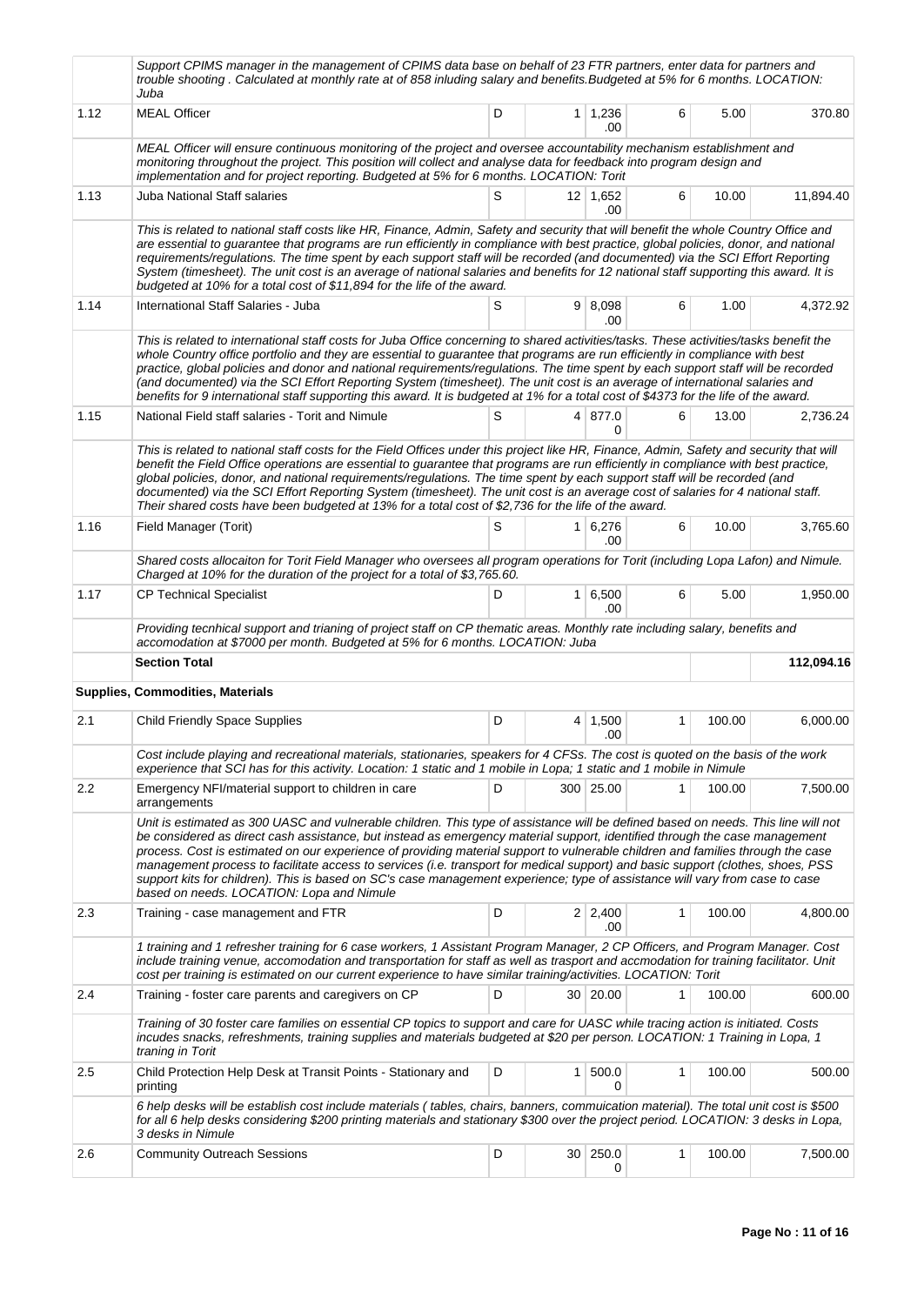|               | Cost of banners, t-shirts, posters, billboards and radio spots for awareness raising and refreshments during awarness sessions<br>for children. The exact quantity of each material will depend on the activity. The cost is quoted on the basis of the work<br>experience that SCI has for this activity in this location. LOCATION: Awareness raising will take place in both Lopa and Nimule                                      |   |                |                       |              |        |           |
|---------------|--------------------------------------------------------------------------------------------------------------------------------------------------------------------------------------------------------------------------------------------------------------------------------------------------------------------------------------------------------------------------------------------------------------------------------------|---|----------------|-----------------------|--------------|--------|-----------|
| 2.7           | Training- Monitoring and Reporting Mechanism                                                                                                                                                                                                                                                                                                                                                                                         | D |                | 30 25.00              | 1            | 100.00 | 750.00    |
|               | 1 day Training for 30 project staffs on how to identify and report grave violation against children rights. Cost include training<br>materials, venue and refreshments for participants. The cost is quoted on the basis of the work experience that SCI has for this<br>training in Torit previously. LOCATION: Torit                                                                                                               |   |                |                       |              |        |           |
| 2.8           | Training - Child Friendly Spaces                                                                                                                                                                                                                                                                                                                                                                                                     | D |                | 30   25.00            | $\mathbf{1}$ | 100.00 | 750.00    |
|               | 1 day training for 30 project staff. Cost include training materials, venue and refreshments for participants. The cost is quoted on<br>the basis of the work experience that SCI has for this training in Torit LOCATION: Torit                                                                                                                                                                                                     |   |                |                       |              |        |           |
| 2.9           | Mobile CFS facilitator incentives                                                                                                                                                                                                                                                                                                                                                                                                    | D |                | 8 104.0<br>$\Omega$   | 6            | 100.00 | 4,992.00  |
|               | Cost includes incentives for 8 mobile CFS Facilitators at \$85 per month for 6 months plus transportation \$19 per person per<br>month. CFS facilitators are identified and hired on service contract. As part of Mobile CFS mobile learning team provide<br>psychosocial service through mobile PSS interventions including Psychological First Aid to identified vulnerable children and<br>families. LOCATION: Roving/Lopa/Nimule |   |                |                       |              |        |           |
| 2.10          | CFS (Static) - set up and operating costs                                                                                                                                                                                                                                                                                                                                                                                            | D |                | $2 \mid 3,000$<br>.00 | 1            | 100.00 | 6,000.00  |
|               | The cost include construction / fencing of CFS, laterines, water points as well as the running costs for 2 CFSs (maintenance,<br>guard and clearner, stationary). Unit number and cost (\$3000 per CFS) is estimated on the number of centers agreed under the<br>proposal and based on SC LOCATION: 1 CFS in Nimule, 1 CFS in Lopa                                                                                                  |   |                |                       |              |        |           |
| 2.11          | FTR Meetings (bi-weekly)                                                                                                                                                                                                                                                                                                                                                                                                             | D |                | 1   50.00             | 6            | 100.00 | 300.00    |
|               | Include the cost for 6 FTR working group coordination meetings. The provision is made for \$50 per meeting for the provision of<br>water and snacks based on previous experience conducting this activity. LOCATION: Juba                                                                                                                                                                                                            |   |                |                       |              |        |           |
| 2.12          | Training - FTR SOPs, case management and CPMiS                                                                                                                                                                                                                                                                                                                                                                                       | D |                | 1 990.0<br>0          | 2            | 100.00 | 1,980.00  |
|               | Cost for 2 training for 23 FTR partners with about 25 people per training on FTR SOP and CPIMS refresher training. Cost include<br>transportation of participants, training materials, rent of venue and refreshments. The cost is quoted on the basis of the work<br>experience that SCI has for this training in Juba. LOCATION: Juba                                                                                              |   |                |                       |              |        |           |
| 2.13          | Freight                                                                                                                                                                                                                                                                                                                                                                                                                              | D |                | $1 \, 3,000$<br>.00.  | $\mathbf{1}$ | 100.00 | 3,000.00  |
|               | Air transportation of supplies due to inaccessible road access to project location. All supplies will be flown in one flight to the<br>location. Total cost of airtransport is \$7,000 per flight to Torit. Budgeted at 42%, or \$3,000 for one supply flight to Torit                                                                                                                                                               |   |                |                       |              |        |           |
| 2.14          | Supplies loading/unloading                                                                                                                                                                                                                                                                                                                                                                                                           | D |                | 4 200.0<br>0          | 1            | 100.00 | 800.00    |
|               | Transportation and handling of supplies from airstrip to warehouse and warehouse to distribution points. Estimated at \$200 per<br>trip for higher of trucks and labor. 4 trips over the course of the project for a total of \$800.                                                                                                                                                                                                 |   |                |                       |              |        |           |
| 2.15          | Static CSF facilitators incentives                                                                                                                                                                                                                                                                                                                                                                                                   | D |                | 12 85.00              | 6            | 100.00 | 6,120.00  |
|               | Incentives for 12 CFS facilitators (6 facilitators per CFS) for 6 months at a monthly incentive rate of \$85. LOCATION: 1 CFS in<br>Nimule, 1 CFS in Lopa                                                                                                                                                                                                                                                                            |   |                |                       |              |        |           |
|               | <b>Section Total</b>                                                                                                                                                                                                                                                                                                                                                                                                                 |   |                |                       |              |        | 51,592.00 |
| <b>Travel</b> |                                                                                                                                                                                                                                                                                                                                                                                                                                      |   |                |                       |              |        |           |
| 5.1           | Travel - Airfare Juba/Torit                                                                                                                                                                                                                                                                                                                                                                                                          | S | 3 <sup>1</sup> | 550.0<br>0            | 1            | 100.00 | 1,650.00  |
|               | Roundtrip airfare budgeted at \$550 per flight for travel to/from Juba and the two Field Offices under this project (Torit and<br>Nimule). Budget covers 3 round trip flights for technical and operational staff during the implementation of the project.                                                                                                                                                                          |   |                |                       |              |        |           |
| 5.2           | Travel - Accomodation and per diem                                                                                                                                                                                                                                                                                                                                                                                                   | S |                | 2 100.0<br>0          | 2            | 100.00 | 400.00    |
|               | Daily accomodation and per diem budget at \$100/day. 2 trips of 2 days for technical and operational staff from Juba to support<br>implementation of the project.                                                                                                                                                                                                                                                                    |   |                |                       |              |        |           |
|               | <b>Section Total</b>                                                                                                                                                                                                                                                                                                                                                                                                                 |   |                |                       |              |        | 2,050.00  |
|               | <b>General Operating and Other Direct Costs</b>                                                                                                                                                                                                                                                                                                                                                                                      |   |                |                       |              |        |           |
| 7.1           | Routine project monitoring                                                                                                                                                                                                                                                                                                                                                                                                           | D | 1 <sup>1</sup> | 900.0<br>0            | $\mathbf{1}$ | 100.00 | 900.00    |
|               | Cost for Juba MEAL staff to travel to undertake routine monitoring visits to the field sites budgeted at 100% totalling \$900. Cost<br>includes airfare, accommodation and per diem for 4 day visit.                                                                                                                                                                                                                                 |   |                |                       |              |        |           |
| 7.2           | Rent - Juba                                                                                                                                                                                                                                                                                                                                                                                                                          | S |                | 1 19,00<br>0.00       | 6            | 1.00   | 1,140.00  |
|               | Rent cost for Juba Country office budgeted at 1% to total \$1,140 to allow smooth running of the Country office to provide support<br>to the field locations                                                                                                                                                                                                                                                                         |   |                |                       |              |        |           |
| 7.3           | Bank Charges & Money Transfer Fees - Juba                                                                                                                                                                                                                                                                                                                                                                                            | S |                | 1 25,00<br>0.00       | 6            | 1.00   | 1,500.00  |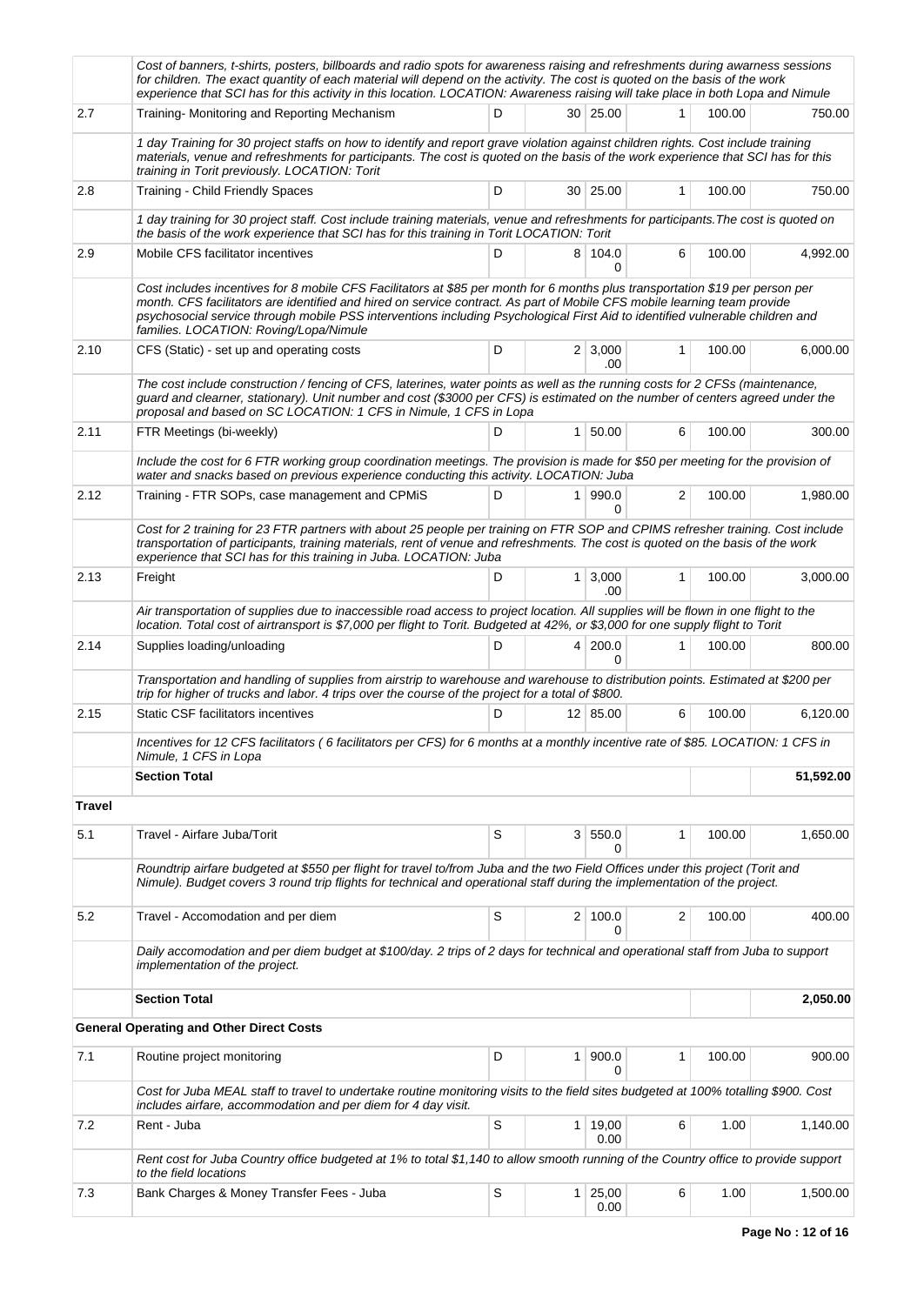|                   | Country Office shared cost- This caters for foreign transition fees when transferring money. Budgeted at 1% for a total of \$1500.                                                                                     |   |        |                        |   |       |            |
|-------------------|------------------------------------------------------------------------------------------------------------------------------------------------------------------------------------------------------------------------|---|--------|------------------------|---|-------|------------|
| 7.4               | Communication (VSAT, Thuraya, Mobile) - Juba                                                                                                                                                                           | S |        | $1 \ 9.000$<br>.00.    | 6 | 1.00  | 540.00     |
|                   | Country Office shared cost contribute to the cost of providing mobile and satellite phones for employees which is essential to<br>communication in Juba and with field teams. Budgeted at 1% for a total of \$540.     |   |        |                        |   |       |            |
| 7.5               | Generator Fuel and Maintenance - Juba                                                                                                                                                                                  | S |        | $1 \mid 2,500$<br>.00  | 6 | 2.00  | 300.00     |
|                   | Country Office shared cost- This will support general maintenance, repairs, fuel and lubricants of generator, as well as cleaning<br>of office. Budgeted at 2% for a total of \$300                                    |   |        |                        |   |       |            |
| 7.6               | Vehicle Fuel and Maintenance - Juba                                                                                                                                                                                    | S |        | $1 \, 6,000$<br>.00    | 6 | 2.00  | 720.00     |
|                   | Country Office shared cost-This line item caters for general maintenance and repairs, fuel and lubricants and vehicle insurance.<br>Budgeted at 2% for a total of \$720                                                |   |        |                        |   |       |            |
| 7.7               | Office utilities - Juba                                                                                                                                                                                                | S |        | $1 \mid 3,500$<br>.00. | 6 | 2.00  | 420.00     |
|                   | Country Office shared cost-This will provide needed supplies to the Country Office for use by project staff. Budgeted at 2% for a<br>total of \$420                                                                    |   |        |                        |   |       |            |
| 7.8               | Security - Juba                                                                                                                                                                                                        | S |        | 1 6,000<br>.00.        | 6 | 2.00  | 720.00     |
|                   | Country Office shared cost- This caters for the payment of office security guards to keep staff safe while working in the office and<br>prevent unauthorized people from entering. Budgeted at 2% for a total of \$720 |   |        |                        |   |       |            |
| 7.9               | Travel, Lodging, Capacity Building (Visa Fees, Flights for<br>Support Staff, Transit Accomodation)                                                                                                                     | S |        | 1   4,000<br>.00.      | 6 | 2.00  | 480.00     |
|                   | Country Office shared cost-This will cover travel, lodging and per diem for Juba support staff and visitors. Budgeted at 2% for a<br>total of \$480                                                                    |   |        |                        |   |       |            |
| 7.10              | Communication (VSAT, Thuraya, Mobile) - Field                                                                                                                                                                          | S |        | $1 \mid 3,000$<br>.00. | 6 | 10.00 | 1,800.00   |
|                   | Field Office shared costs- this will cover field office premise maintenance and repair. Budgeted at 10% for a total of \$1800                                                                                          |   |        |                        |   |       |            |
| 7.11              | Generator Fuel and Maintenance - Field                                                                                                                                                                                 | S |        | 1 750.0<br>$\Omega$    | 6 | 10.00 | 450.00     |
|                   | Field Office shared cost-This will support general maintenance, repairs, fuel and lubricants of generator, as well as cleaning of<br>office. Budgeted at 10% for a total of \$450                                      |   |        |                        |   |       |            |
| 7.12              | Vehicle Fuel and Maintenance - Field                                                                                                                                                                                   | S |        | 1   6,000<br>.00       | 6 | 29.00 | 10,440.00  |
|                   | Field Office shared cost- This line item caters for general maintenance and repairs, fuel and lubricants and vehicle insurance.<br>Budgeted at 29% for a total of \$10,440                                             |   |        |                        |   |       |            |
| 7.13              | <b>Field Office utilities</b>                                                                                                                                                                                          | S |        | $1 \mid 1,000$<br>.00. | 6 | 10.00 | 600.00     |
|                   | Field Office shared cost- utilities costs for Field offices at \$1,000 per month, budgeted at 10% for a total of \$600                                                                                                 |   |        |                        |   |       |            |
|                   | <b>Section Total</b>                                                                                                                                                                                                   |   |        |                        |   |       | 20,010.00  |
| <b>SubTotal</b>   |                                                                                                                                                                                                                        |   | 522.00 |                        |   |       | 185,746.16 |
| Direct            |                                                                                                                                                                                                                        |   |        |                        |   |       | 141,817.00 |
| Support           |                                                                                                                                                                                                                        |   |        |                        |   |       | 43,929.16  |
| <b>PSC Cost</b>   |                                                                                                                                                                                                                        |   |        |                        |   |       |            |
|                   | PSC Cost Percent                                                                                                                                                                                                       |   |        |                        |   |       | 7.00       |
| <b>PSC Amount</b> |                                                                                                                                                                                                                        |   |        |                        |   |       | 13,002.23  |
| <b>Total Cost</b> |                                                                                                                                                                                                                        |   |        |                        |   |       | 198,748.39 |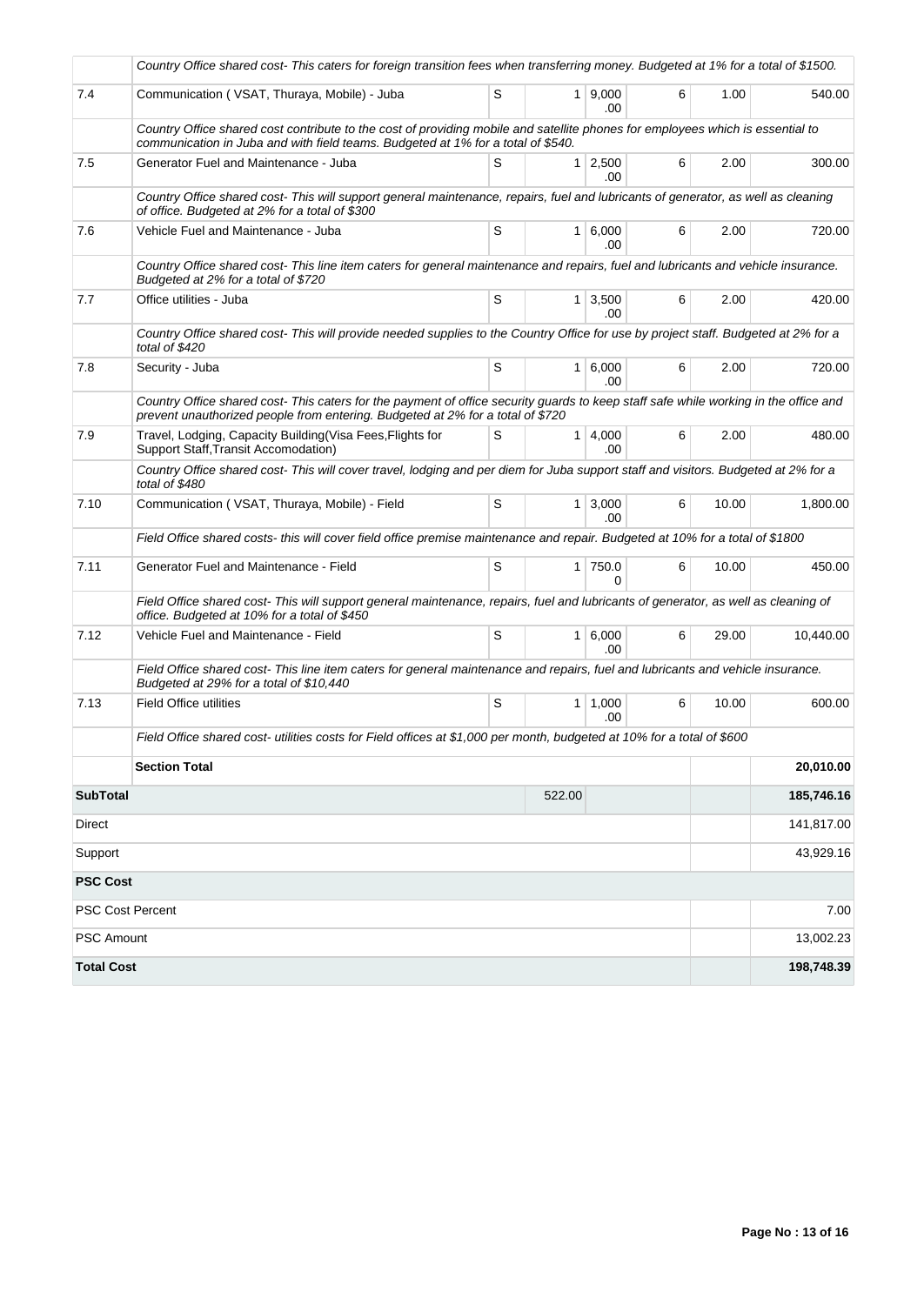# **Project Locations**

| <b>Location</b>           | <b>Estimated</b><br>percentage<br>of budget<br>for each<br><b>location</b> | <b>Estimated number of beneficiaries</b><br>for each location |       |             |               |              | <b>Activity Name</b>                                                                                                                                                                                                                                                                                                                                                                                                                                                                                                                                                                                                                                                                                                                                                                                                                                                                                                                                                                                                                                                                                                                                                                                                                                                                                                                                                                                                                                                                                                                                                                                                                                                            |
|---------------------------|----------------------------------------------------------------------------|---------------------------------------------------------------|-------|-------------|---------------|--------------|---------------------------------------------------------------------------------------------------------------------------------------------------------------------------------------------------------------------------------------------------------------------------------------------------------------------------------------------------------------------------------------------------------------------------------------------------------------------------------------------------------------------------------------------------------------------------------------------------------------------------------------------------------------------------------------------------------------------------------------------------------------------------------------------------------------------------------------------------------------------------------------------------------------------------------------------------------------------------------------------------------------------------------------------------------------------------------------------------------------------------------------------------------------------------------------------------------------------------------------------------------------------------------------------------------------------------------------------------------------------------------------------------------------------------------------------------------------------------------------------------------------------------------------------------------------------------------------------------------------------------------------------------------------------------------|
|                           |                                                                            | Men                                                           | Women | <b>Boys</b> | Girls $\vert$ | <b>Total</b> |                                                                                                                                                                                                                                                                                                                                                                                                                                                                                                                                                                                                                                                                                                                                                                                                                                                                                                                                                                                                                                                                                                                                                                                                                                                                                                                                                                                                                                                                                                                                                                                                                                                                                 |
| Eastern Equatoria -> Lopa | 40                                                                         | 50                                                            | 25    | 787         | 788           |              | 1,650 Activity 1.1.1 : Training of project staff on FTR<br>and case management process. Case workers<br>will be trained at the beginning of the project on<br>case management process and FTR SOP and<br>ISP. Case workers will also be made aware of<br>referral pathways and case prioritization. 14<br>project staff will benefit from this activity                                                                                                                                                                                                                                                                                                                                                                                                                                                                                                                                                                                                                                                                                                                                                                                                                                                                                                                                                                                                                                                                                                                                                                                                                                                                                                                         |
|                           |                                                                            |                                                               |       |             |               |              | Activity 1.1.2 : Provide family tracing and<br>reunification services to separated children.<br>Active tracing will be initiated for UASC after<br>identification and registration of children in<br>CPIMS . 400 vulnerable children will receive<br>case management services<br>Activity 1.1.3 : Training for 30 foster care parents,<br>care givers on essential CP, positive discipline,<br>appropriate care and referrals systems. Foster<br>care families will be identified with the support of<br>community leaders and closely monitored and<br>trained by case workers<br>Activity 1.1.4 : Provide essential emergency<br>material support/NFIs to children living in care<br>arrangements as part of case management.<br>Selection criteria for the distribution of NFI will be<br>established at the outset of the case based on<br>children's and families' needs. However a portion<br>of this assistance will be standardized through<br>kitting of supplies<br>Activity 1.2.1 : Child protection community Based<br>networks meetings. Child Protection Community<br>based Networks will be established and<br>supported to conduct monthly meeting to discuss<br>protection issues affecting children in their<br>communities, identify protective measures and<br>their implementation. CBCPN will be meeting on<br>monthly basis<br>Activity 1.2.2 : Training of CBCPN on CPiE<br>including PFA for children and their care-givers.<br>CBCPN will be capacitated with basic knowledge<br>of CPiE through CP project staff in order to be<br>able to provide community based PSS in the long<br>term. 150 community members will be trained<br>and capacitated |
|                           |                                                                            |                                                               |       |             |               |              | Activity 1.2.3 : Develop, map and disseminate<br>referral pathways<br>Activity 1.2.4 : Conducted community based<br>awareness sessions on child protection issues<br>Activity 2.1.1 : Recruit staff and train for 2 mobile<br>Child Friendly Space (CFS) teams (1 mobile CFS<br>per site) the teams will be trained on CFS<br>management and PSS<br>Activity 2.1.2 : Recruit and train staff for 2<br>stationary Child Friendly Space (CFS) teams (1<br>stationary CFS per site). the team will be trained<br>on CFS management and PSS<br>Activity 2.1.3 : On an ongoing basis throughout<br>the project period, deploy 2 mobile CFS teams (1<br>per site). the Mobile CFS teams will reach out to<br>a different location every month. 1500 children<br>(50% girls) will be reached through the mobile<br>CFs team during the project period<br>Activity 2.1.4 : At the start of the project period,<br>establish 2 static CFSs (1 per site), to be<br>operational on an ongoing basis. The CFS<br>centers aim to promote social cohesion,<br>resiliency and empowerment, by supporting girls<br>and boys to regain a sense of normality and<br>continuity in a space where they feel safe,<br>dignified and protected. 1000 children (50% girls)<br>will be reached through this activity throughout<br>the project duration                                                                                                                                                                                                                                                                                                                                                 |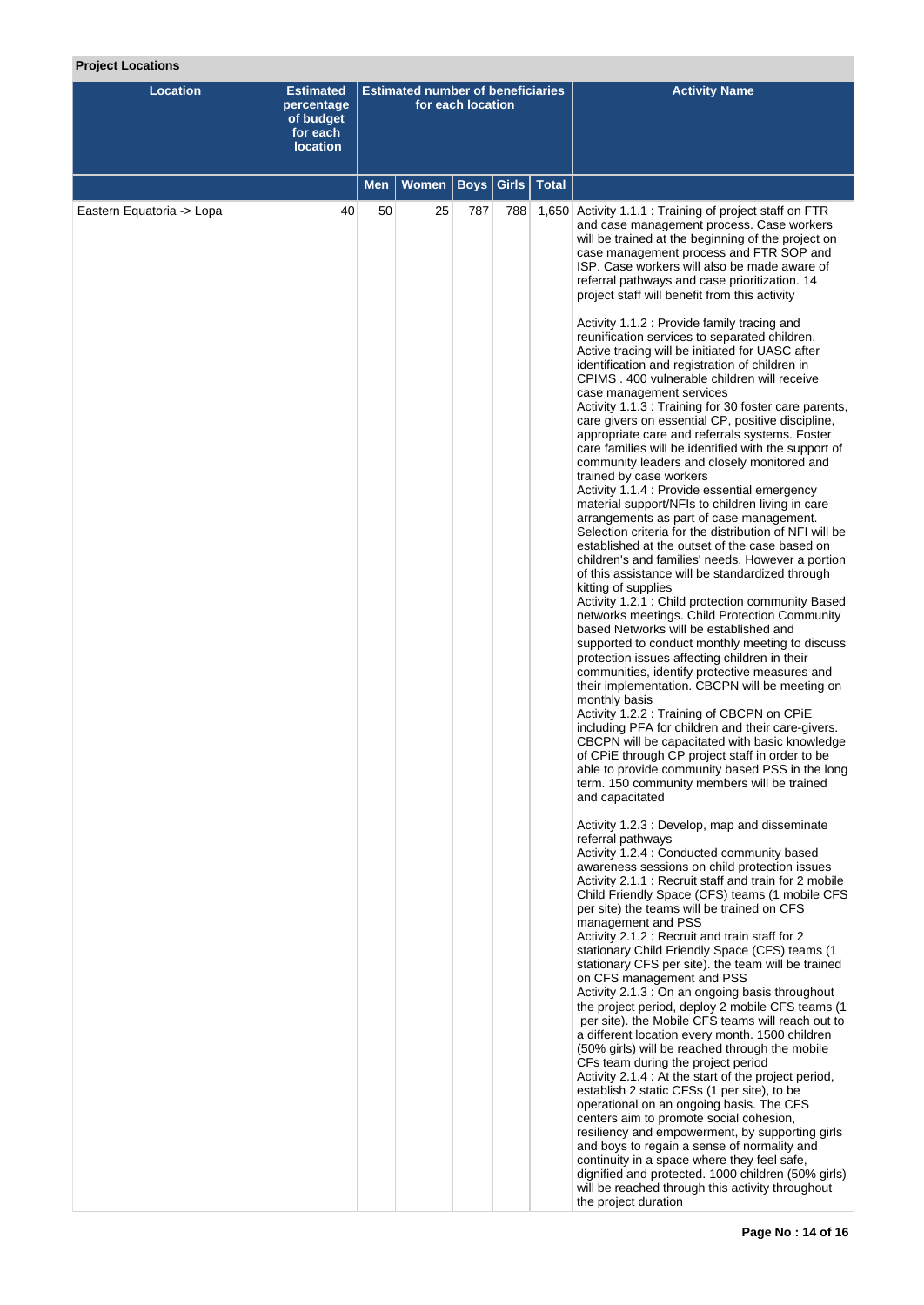| Eastern Equatoria -> Magwi | 40 | 50 | 25 | 788 |  | 787 1,650 Activity 1.1.1 : Training of project staff on FTR<br>and case management process. Case workers<br>will be trained at the beginning of the project on<br>case management process and FTR SOP and<br>ISP. Case workers will also be made aware of<br>referral pathways and case prioritization. 14<br>project staff will benefit from this activity<br>Activity 1.1.2 : Provide family tracing and<br>reunification services to separated children.<br>Active tracing will be initiated for UASC after<br>identification and registration of children in<br>CPIMS . 400 vulnerable children will receive<br>case management services<br>Activity 1.1.3 : Training for 30 foster care parents,<br>care givers on essential CP, positive discipline,<br>appropriate care and referrals systems. Foster<br>care families will be identified with the support of<br>community leaders and closely monitored and<br>trained by case workers                                                                                                                                                                                                                                                                                                                                                                                   |
|----------------------------|----|----|----|-----|--|----------------------------------------------------------------------------------------------------------------------------------------------------------------------------------------------------------------------------------------------------------------------------------------------------------------------------------------------------------------------------------------------------------------------------------------------------------------------------------------------------------------------------------------------------------------------------------------------------------------------------------------------------------------------------------------------------------------------------------------------------------------------------------------------------------------------------------------------------------------------------------------------------------------------------------------------------------------------------------------------------------------------------------------------------------------------------------------------------------------------------------------------------------------------------------------------------------------------------------------------------------------------------------------------------------------------------------|
|                            |    |    |    |     |  | Activity 1.1.4 : Provide essential emergency<br>material support/NFIs to children living in care<br>arrangements as part of case management.<br>Selection criteria for the distribution of NFI will be<br>established at the outset of the case based on<br>children's and families' needs. However a portion<br>of this assistance will be standardized through<br>kitting of supplies<br>Activity 1.2.1 : Child protection community Based<br>networks meetings. Child Protection Community<br>based Networks will be established and<br>supported to conduct monthly meeting to discuss<br>protection issues affecting children in their<br>communities, identify protective measures and<br>their implementation. CBCPN will be meeting on<br>monthly basis<br>Activity 1.2.2 : Training of CBCPN on CPIE<br>including PFA for children and their care-givers.<br>CBCPN will be capacitated with basic knowledge<br>of CPIE through CP project staff in order to be<br>able to provide community based PSS in the long<br>term. 150 community members will be trained<br>and capacitated                                                                                                                                                                                                                                     |
|                            |    |    |    |     |  | Activity 1.2.3 : Develop, map and disseminate<br>referral pathways<br>Activity 1.2.4 : Conducted community based<br>awareness sessions on child protection issues<br>Activity 2.1.1 : Recruit staff and train for 2 mobile<br>Child Friendly Space (CFS) teams (1 mobile CFS<br>per site) the teams will be trained on CFS<br>management and PSS<br>Activity 2.1.2 : Recruit and train staff for 2<br>stationary Child Friendly Space (CFS) teams (1<br>stationary CFS per site). the team will be trained<br>on CFS management and PSS<br>Activity 2.1.3 : On an ongoing basis throughout<br>the project period, deploy 2 mobile CFS teams (1)<br>per site). the Mobile CFS teams will reach out to<br>a different location every month. 1500 children<br>(50% girls) will be reached through the mobile<br>CFs team during the project period<br>Activity 2.1.4 : At the start of the project period,<br>establish 2 static CFSs (1 per site), to be<br>operational on an ongoing basis. The CFS<br>centers aim to promote social cohesion,<br>resiliency and empowerment, by supporting girls<br>and boys to regain a sense of normality and<br>continuity in a space where they feel safe,<br>dignified and protected. 1000 children (50% girls)<br>will be reached through this activity throughout<br>the project duration |